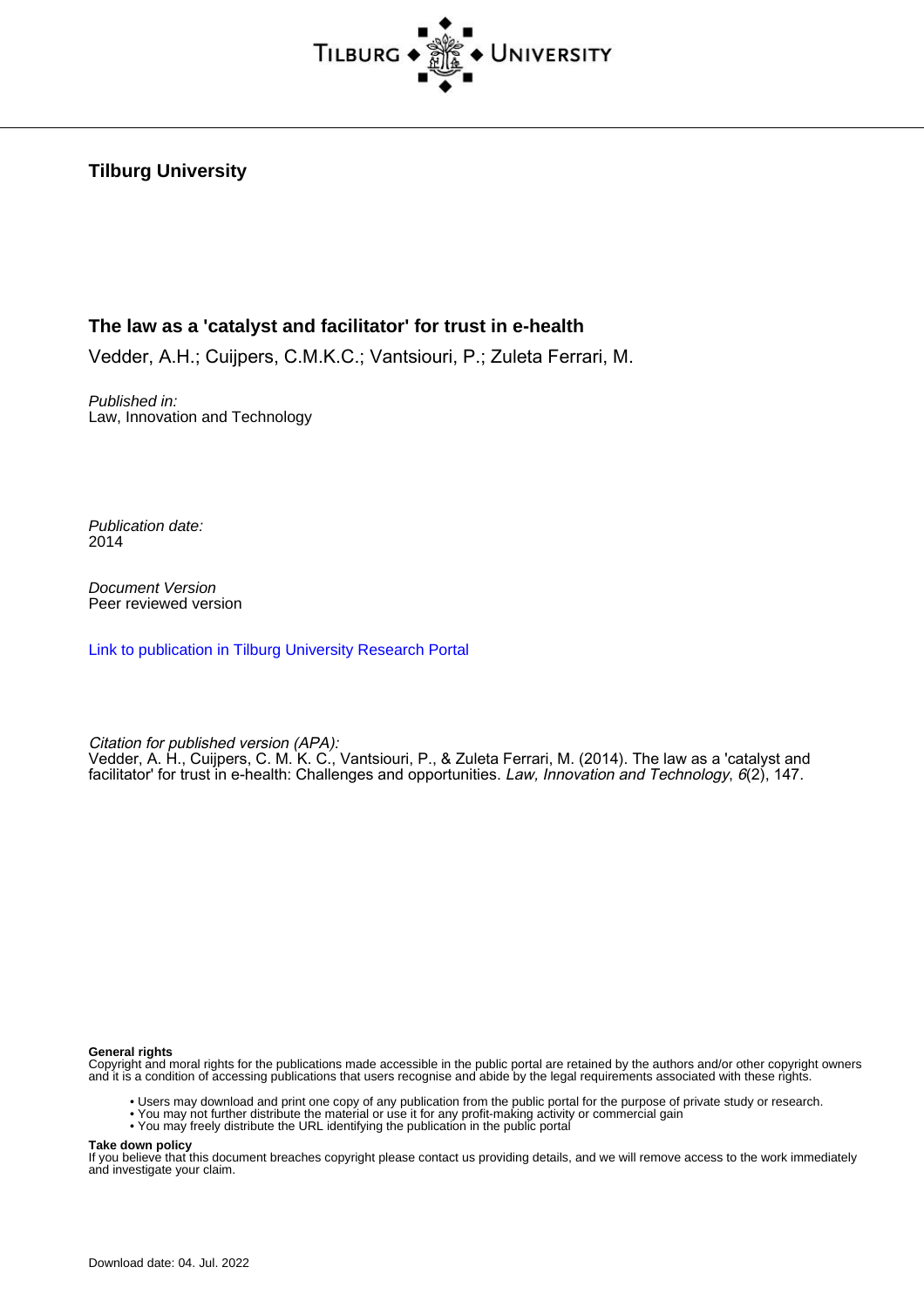# **The Law as a 'Catalyst and Facilitator' for Trust in E-Health: Challenges and Opportunities**

# **Anton Vedder, Colette Cuijpers, Petroula Vantsiouri and Mariana Zuleta Ferrari**\*

# I. INTRODUCTION

In 2012, the World Health Organization (WHO) published a report on the state of development of legal frameworks with regard to e-health. $^1$  The report is based on the findings of the WHO's Second Global Survey on E-Health, which analysed, amongst other things, the extent to which the legal frameworks in the Member States addressed the need to protect patients' privacy in the use of electronic healthcare applications. Based on the results obtained, the WHO stressed the fact that although in most member countries there exists a high level of legal protection of the general privacy of health-related information, this does not go beyond the common human right of privacy. There exists little specific e-health related privacy protection legislation and much remains to be explored in terms of other legal safeguards.

This article intends to broaden the WHO's analysis and go somewhat further, exploring not only the challenges and opportunities with regard to privacy protection, but also liability laws, which could have a significant impact on the use and adoption of these technology applications.<sup>2</sup>

#### II. PRELIMINARIES

In the years to come, ageing and the diminution of labour potential are expected to strain existing care systems gradually, to the extent that maintaining current levels of

<sup>\*</sup> Anton Vedder, ICRI-CIR, KU Leuven and TILT, Tilburg University; Colette Cuijpers, Petroula Vantsiouri and Mariana Zuleta Ferrari, TILT, Tilburg University, The Netherlands. All websites accessed November 2014.

<sup>1</sup> World Health Organization, *Legal Frameworks for eHealth, based on the findings of the second global survey on eHealth* (Global Observatory for eHealth series, vol 5, 2010, WHO Survey on eHealth), 6, http://whqlibdoc.who.int/publications/2012/9789241503143\_eng.pdf.

<sup>2</sup> The research presented in this article was carried out in the context of the THeCS project, which is funded by COMMIT.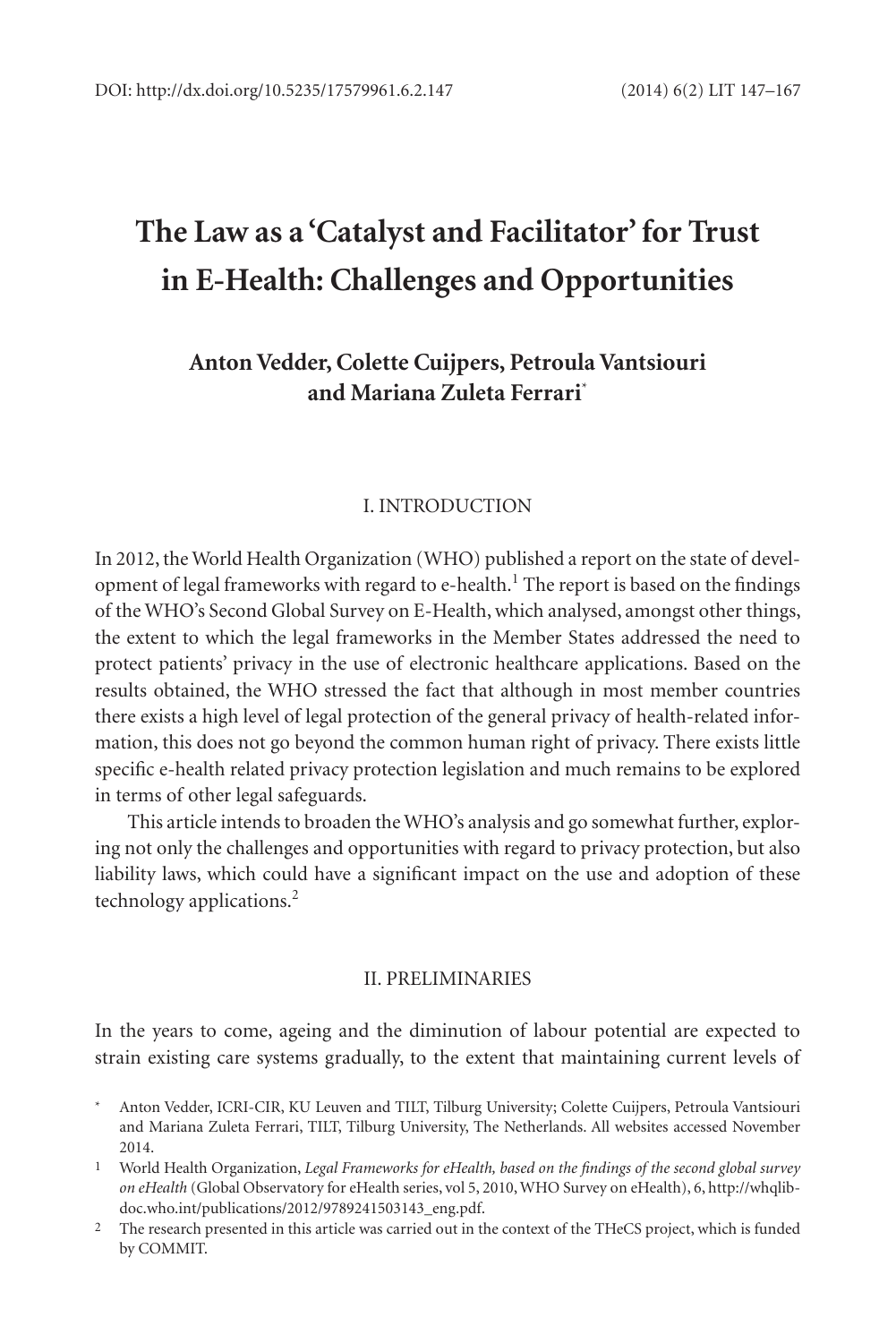healthcare provision will become difficult.<sup>3</sup> Many experts believe that electronic healthcare applications will assist in overcoming those difficulties by providing treatment and care to patients in a variety of subdomains of the care system in a safe and efficient manner. Of course, e-health can only successfully contribute to a sustainable healthcare system when care providers and patients effectively accept and adopt those applications.

For briefness' sake we will refer to the applications as e-health. The European Commission uses e-health as the overarching term for the range of tools based on information and communication technologies used to assist and enhance the prevention, diagnosis, treatment, monitoring and management of health and lifestyle.<sup>4</sup> Many expect e-health to gradually replace certain traditional methods of healthcare provision and treatments for intrinsic qualitative reasons, and for its expected contribution to the sustainability of the healthcare system.<sup>5</sup> E-health is often advocated as a less labour intensive and more cost effective method of delivering healthcare than traditional practices. Many researchers and policy makers see in e-health the opportunity to promote the improvement of healthcare quality while reducing, instead of increasing, the current levels of resources spent on care.<sup>6</sup>

In this article, we will for the sake of the argument assume that the efficacy, efficiency and safety evaluations remain promising. We are well aware that a lot of evaluative research still needs to be done. We tend to favour a critical, well-considered stance rather than precocious advocacy. Assuming nonetheless for the time being that from the perspectives of overall efficacy, efficiency and safety, e-health remains a favourable alternative compared to traditional care provision and treatment, an important question is: How should we make the transition from a functioning system of delivery of healthcare to a system where new dynamics and demands take place, creating new scenarios and new positions and relationships? As long as traditional forms of care and e-health alternatives

- 3 Eurostat forecasts suggest that the proportion of the population aged 65 or over will rise from 17.1% in 2008 to 30% in 2060. The average ratio between people of working age (15–64) and people aged 65 and over will change from 4:1 now to 2:1 in 2050. See Opinion 2011/C44/02 of the European Economic and Social Committee on 'The Impact of Population Ageing on Health and Welfare Systems' (exploratory opinion).
- 4 Definition offered by DG Health and Consumers, European Commission, http://ec.europa.eu/health/ ehealth/policy/index\_en.htm.
- 5 AG Ekeland, A Bowes and S Flottorp, 'Effectiveness of Telemedicine: A Systematic Review of Reviews' (2011) 79 *International Journal of Medical Info*rmation 736; C LaPlante and W Peng, 'A Systematic Review of eHealth Interventions for Physical Activity: An Analysis of Study Design, Intervention Characteristics, and Outcomes' (2011) 17 *Telemedicine and e-Health* 509; J Polisena, K Tran, K Cimon, B Hutton *et al*, 'Home Telehealth for Chronic Obstructive Pulmonary Disease: A Systematic Review and Meta-Analysis' (2010) 16(3) *Journal of Telemedicine and Telecare* 120; J Pols, *Care at a Distance* (Amsterdam University Press, 2012).
- 6 Currently the amount of activity involving the management and delivery of health services in the European Union represents 9.6% of the GDP. European Commission, *Joint Report on Health Systems* (Occasional Papers 74-2010), 11, http://ec.europa.eu/economy\_finance/publications/occasional\_paper/2010/op74\_ en.htm.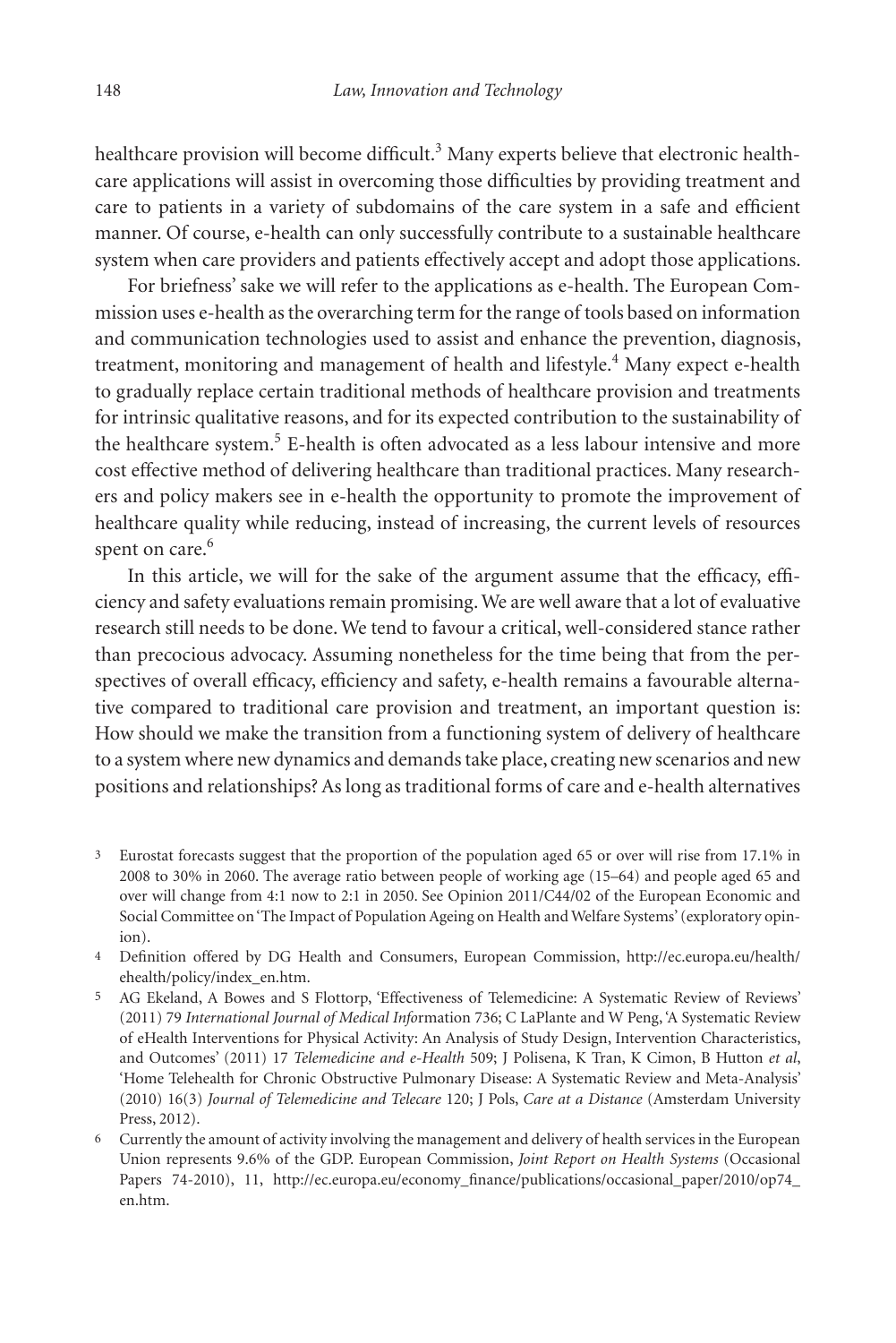are provided simultaneously—as is currently often the case—patients will need extra incentives to start and keep using e-health instead of continuing to use the traditional facilities they are accustomed to. For this reason, the transition requires preparatory reflection. Users will need to be persuaded by advanced efficacy, efficiency, safety, and ease of use ratios, but also by safeguards against harms and privacy infringements, which do not usually arise in traditional care, but could do so with the new applications due to their electronic infrastructure.

Can law foster trust in e-health, especially during the stage of transition? In what way can the law contribute to the acceptance and adoption of e-health applications? It is in contexts such as this transition stage, in which trust is in the process of being established, or needs to be strengthened or reinforced, that complementary tools to ensure reliable behaviour become relevant.7

One way of applying the law for this purpose could consist of the imposition of e-health applications on patients and healthcare providers via the command and control function of law. Legislation could, for example, establish that specific services may be offered only electronically, or the state may require healthcare providers to offer e-health services as part of their practice. Such approaches, however, could face stakeholder resistance, given the diversity of degrees of development and completion of e-health alternatives for the various forms of care and the strongly developed culture of professional autonomy in the healthcare domain. Under this scenario e-health is imposed upon patients and healthcare providers instead of being freely chosen by them for positive reasons. The acceptance of e-health may be fragile and thus negatively impact its contribution to sustainable healthcare.

Some stakeholders in the field of e-health may perceive this command and control function of the law very negatively. For healthcare providers and IT developers, for instance, law may appear *prima facie* as an extra conditionality without much practical use. From an innovator's perspective, law may be perceived as a stumbling block to renewal, as an external factor burdening the conduct of healthcare providers and meddling with the provision of healthcare.

A different approach might be more promising. One can allow the law to play a primarily instrumental role in shaping social behaviour, not as an expression of state command, but rather as a framework that creates the conditions for interactions between state, market and individuals, and delineates the boundaries between them.<sup>8</sup> The legal institutions framing and enforcing relevant obligations enable individuals to trust counterparts to the degree that they are prepared to take the risks accompanying

<sup>7</sup> R Hardin, *Trust* (Polity Press, 2006) 103.

<sup>8</sup> For the role of law as a threat, proscribing conduct and threatening sanctions for violation to deter that conduct, and the role of law as an umpire, creating and policing boundaries of a space for free and secure interaction between participants, see B Morgan and K Yeung, *An Introduction to Law and Regulation* (Cambridge University Press, 2007) ch 1.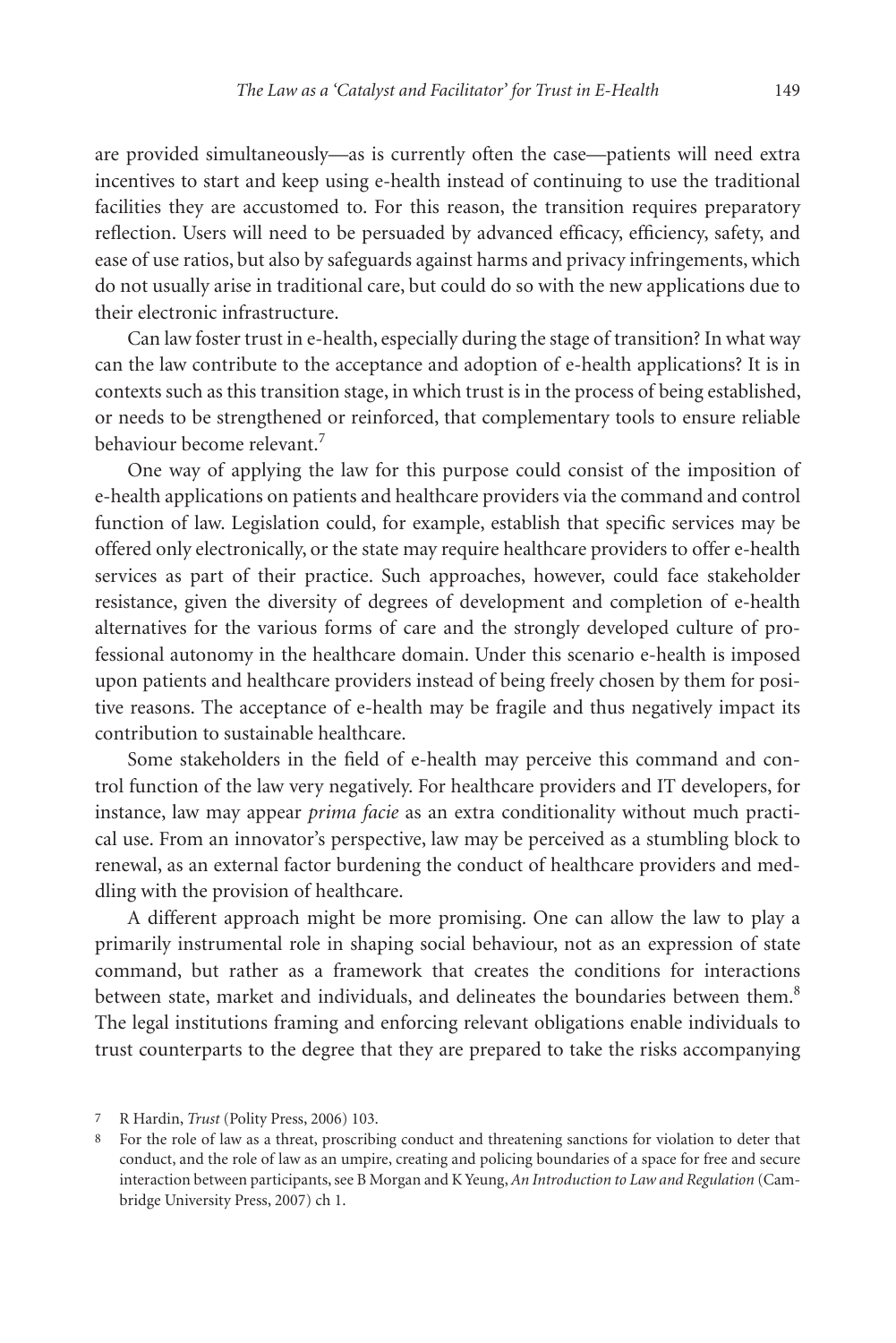mutual exchanges and interactions, in order to obtain the benefits that are also attached to them.<sup>9</sup> In other words, the law may be able to create necessary conditions for healthcare providers and patients to trust e-health and adopt it voluntarily, instead of being coerced to do so.

Recently the introduction of the care.data scheme—a modern data service from the Health and Social Care Information Centre (HSCIC) for the entire health and social care system—has raised controversies in the United Kingdom.10 The HSCIC, created by the Health and Social Care Act 2012, collects and shares confidential information contained in medical records (only the names are left out of the records) for purposes of care research and policy making. It has met with strong criticism from individual doctors and the British Medical Association on the basis that the scheme suffers from a lack of awareness (and, hence, lack of legitimacy) on the part of the general public.<sup>11</sup> As a consequence, the roll-out of the record extraction procedures has been severely delayed, thus exemplifying simultaneously the general significance of privacy and confidentiality for user trust and the inadequacy of the one-sided use of the control and command function of law.

Is the law merely an annoying inconvenience, or can it boost reliance on e-health and make law a driving force for e-health in the future? A look at the existing EU and US legal framework on privacy and data protection and liability reveals that, for instance, through the patient's right to privacy, the duty of confidentiality, contract and tort law, and the doctrine of liability, the law already plays an instrumental role in shaping trust in traditional offline healthcare systems. In addition to special laws on a national level regarding the caregiver-patient relationship, (para-)medical professions and care institutions, national and international legal frameworks already offer general starting points that are important for healthcare systems, and have long been doing so.

This article argues that the law can play an important part in the transition from traditional healthcare to the e-health era. To that end, section III examines the changes that e-health brings about with respect to the roles and responsibilities of care providers, system providers and patients, and the impact on user trust that these changes can have. Section IV addresses the issue of user trust in the age of e-health. It should be noted that users of e-health applications are not only patients, but also healthcare providers who rely on e-health applications for the provision of healthcare. Section V explores the ways in which privacy and data protection and liability law can play a role in the adoption of e-health as a response to the changes to the traditional care practices that e-health entails.

<sup>9</sup> Hardin (n 7) 88; compare J Raitio, *The Principle of Legal Certainty in EC Law* (Kluwer, 2003).

<sup>10</sup> For more information regarding care.data, see www.hscic.gov.uk/article/3525/Caredata. For criticism, see eg www.pifonline.org.uk/criticism-of-nhs-england-care-data-information.

<sup>11</sup> For an overview of the debate and BMA's position, see http://bma.org.uk/practical-support-at-work/ethics/confidentiality-and-health-records/care-data.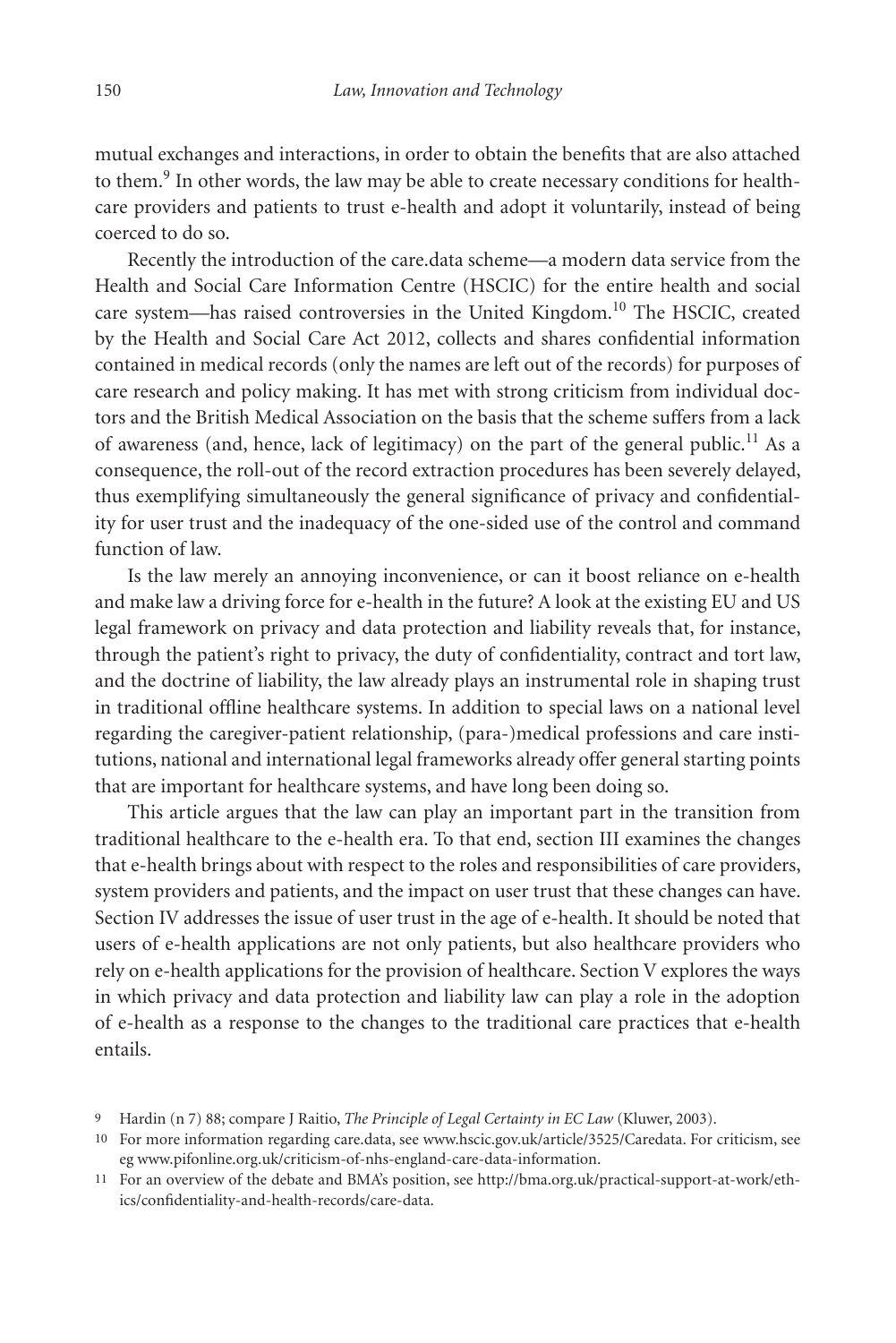## III. CHANGES

We shall illustrate the relevant changes to traditional healthcare practices by considering one type of e-health application—'remote monitoring and treatment systems'—a little more closely. This application plays a role in the provision of care for the elderly and chronically ill patients by supporting them in developing and maintaining an active lifestyle. These systems can alleviate or halt the deterioration of their health, either independently or supervised remotely by healthcare professionals.<sup>12</sup> They usually integrate ambulant sensing to measure relevant bio signals and context information with secure data handling and appropriate clinical decision support functionality to assist in both technical and clinical decision making.<sup>13</sup> They may also provide feedback to both patients and care providers. So far these e-health systems have focused on the elderly for vital sign monitoring, $14$  on patients with various conditions, including obesity, chronic obstructive pulmonary disease (COPD) and chronic fatigue syndrome  $(CFS)$ ,<sup>15</sup> and on cardiac patients.<sup>16</sup> The systems operate based on human–computer interaction through various media, such as television,<sup>17</sup> smartphones<sup>18</sup> and web-based communities.<sup>19</sup>

Remote monitoring and treatment systems provide continuous monitoring of the health status of the patient with (the promise of) opportunities for coaching or continuous motivational help aimed at achieving behavioural change, whenever required, and individually tailored treatment anywhere and anytime. They support greater independ-

- 15 H op den Akker, VM Jones and HJ Hermens, 'Predicting Feedback Compliance in a Teletreatment Application', paper presented at ISABEL 2010, the 3rd International Symposium on Applied Sciences in Biomedical and Communication Technologies, Rome, Italy 2010*.*
- 16 S Kumar, K Kambhatla, F Hu, M Lifson and Y Xiao, 'Ubiquitous Computing for Remote Cardiac Patient Monitoring: A Survey' (2008) IV *International Journal of Telemedicine and Applications* 459185; VM Jones, HJ Hermens, P Leijdekkers and R Rienks, 'Extending Remote Patient Monitoring with Mobile Real Time Clinical Decision Support', paper presented at the Annual Symposium of the IEEE EMBS Benelux Chapter 2009.
- 17 TM Burkow, LK Vognild, T Krogstad, N Borch, G Ostengen, A Bratvold and MJ Risberg, 'An Easy to Use and Affordable Home-Based Personal eHealth System for Chronic Disease Management based on Free Open Source Software' (2008) 136 *Studies in Health Technology and Informatics* 83.
- 18 See n 15; W Wieringa, H op den Akker, VM Jones, R op den Akker and HJ Hermens, 'Ontology-Based Generation of Dynamic Feedback on Physical Activity' in *Proceedings of the 13th Conference on Artificial Intelligence in Medicine (AIME)* (Springer, 2011) 55; O Stahl, B Gamback, P Hansen, M Turunen and J Hakulinen, 'A Mobile Fitness Companion' (2008) 59 *Science and Technology* 38; G Chen, B Yan, M Shin, D Kotz and E Berke, 'MPCS: Mobile-Phone Based Patient Compliance System for Chronic Illness Care' [2009] *Mobile and Ubiquitous Systems Networking Services* 1–7.
- 19 B Lewis *et al*, 'User Attitudes towards Physical Activity Websites in a Randomized Controlled Trial' (2008) 47(5) *Preventive Medicine* 508.

<sup>12</sup> HJ Hermens and MM Vollebroek-Hutten, 'Towards Remote Monitoring and Remotely Supervised Training' (2008) 18(6) *Journal of Electromyography and Kinesiology* 908.

<sup>13</sup> *Ibid*.

<sup>14</sup> A Czabke, J Loeschke and TC Lueth, 'Concept and Modular Telemedicine Platform for Measuring of Vital Signs, ADL and Behavioral Patterns of Elderly in Home Settings' [2011] *Architecture* 3164.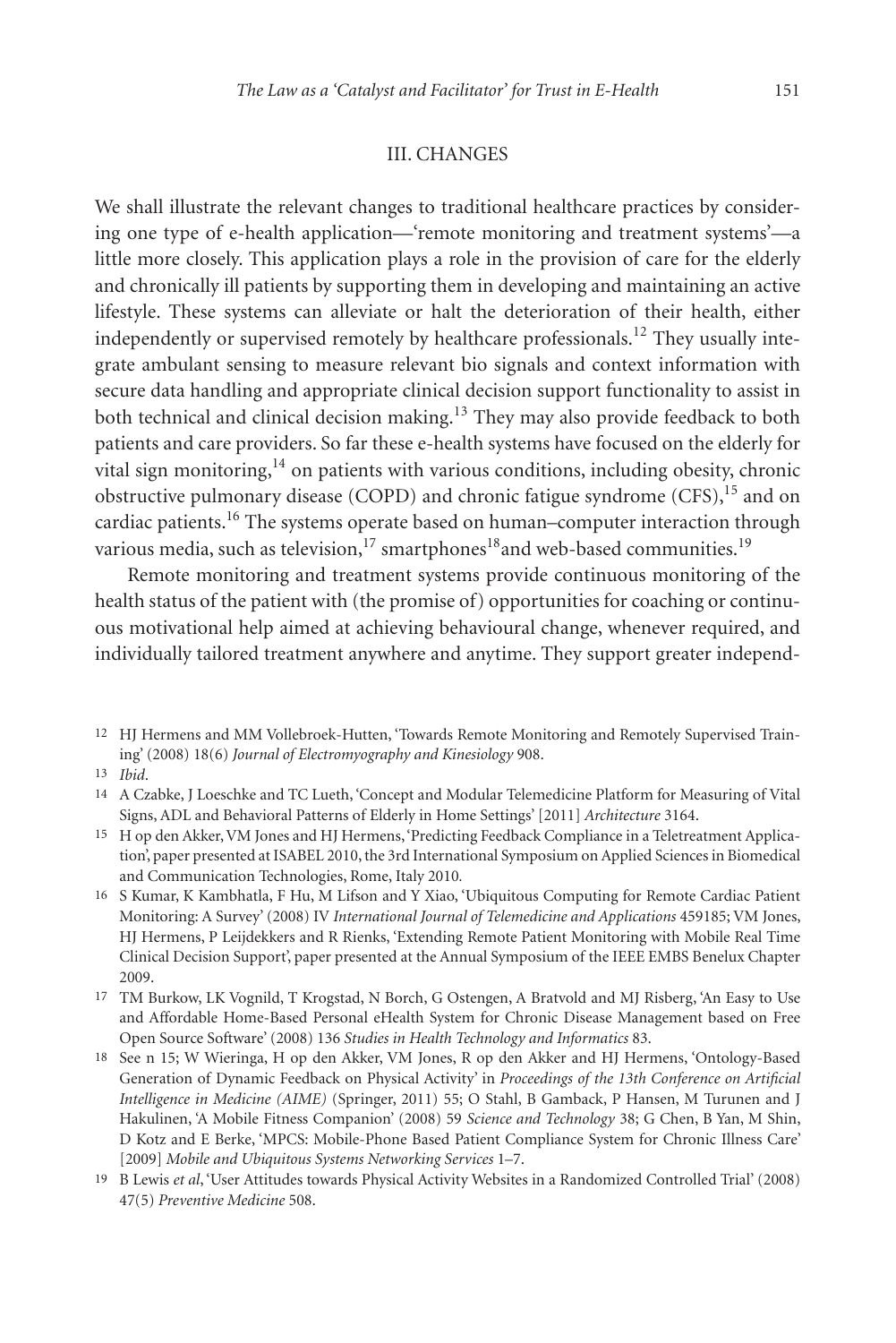ence and self-management of lifestyle and disorders. Their purpose is to make healthcare more efficient and effective and less costly.

What are the possible consequences and implications with regard to practices of care and the care provider–patient relationship when compared to traditional healthcare methods? First, the use of electronic networks and digital technology allows for continuous monitoring and collection and storage of data that can be used for all kinds of purposes: treatment, extra coaching or motivation, but also evaluation by different stakeholders for various purposes. Second, the medical practice involved in remote monitoring and treatment systems is a service of multiple physicians and other care providers with multiple specialities. The exercises proposed, for instance, by a remote monitoring system to a COPD patient, who is also suffering from cardiac health problems, might stem from a pulmonologist, but may also be reviewed by cardiologists. In contrast to traditional health practices, where the COPD cardiac patient would need to consult two healthcare professionals separately, or—in advanced cases of chain structuring of care provision—simultaneously, $2^0$  within an e-health context, the exchange and access to information regarding the patient is taking place in the absence of the patient and outside her control. In addition, with regard to the feedback received by the patient, it may not always be entirely clear to her whether it is the pulmonologist, the cardiologist or the 'system' that instructs her to exercise and monitors her condition.

Under these circumstances, the patient using a remote monitoring and treatment system must trust not only her multiple physicians, but also the application and the way it communicates the information between herself and the multiple physicians. The situation becomes more complex as care is often provided in integrated delivery systems or coordinated by large institutions.<sup>21</sup> The participating organisations are more often than not of different kinds: public, private or of mixed public-private character, to which different moral expectations and legal regimes apply.

Moreover, the devices and software enabling the provision of e-health services also become tools directly involved in diagnosis and treatment. Remote monitoring and treatment systems will gradually replace the advice that was traditionally provided in person by the healthcare practitioner with daily, often automatically produced, instructions.

Perhaps most significantly, the patient acquires a new role, as she becomes actively involved in her own diagnosis and treatment. She has systematic tasks related to describing her condition, taking measurements or performing exercises and (part of) her own therapy—all of this in the absence of healthcare providers.

<sup>20</sup> In traditional healthcare systems the treatment of patients in multimorbid conditions is often designed by healthcare practitioners of different specialities; however, in contrast to e-health services the deliberation often takes place in the presence of the patient.

<sup>21</sup> Indicatively see the Condition Coach (CoCo) care service for self-management of physical fitness for COPD or chronic patients administered by the Roessingh Telecare Center, www.roessinghtelezorg.nl/ producten-diensten/conditie-coach.html.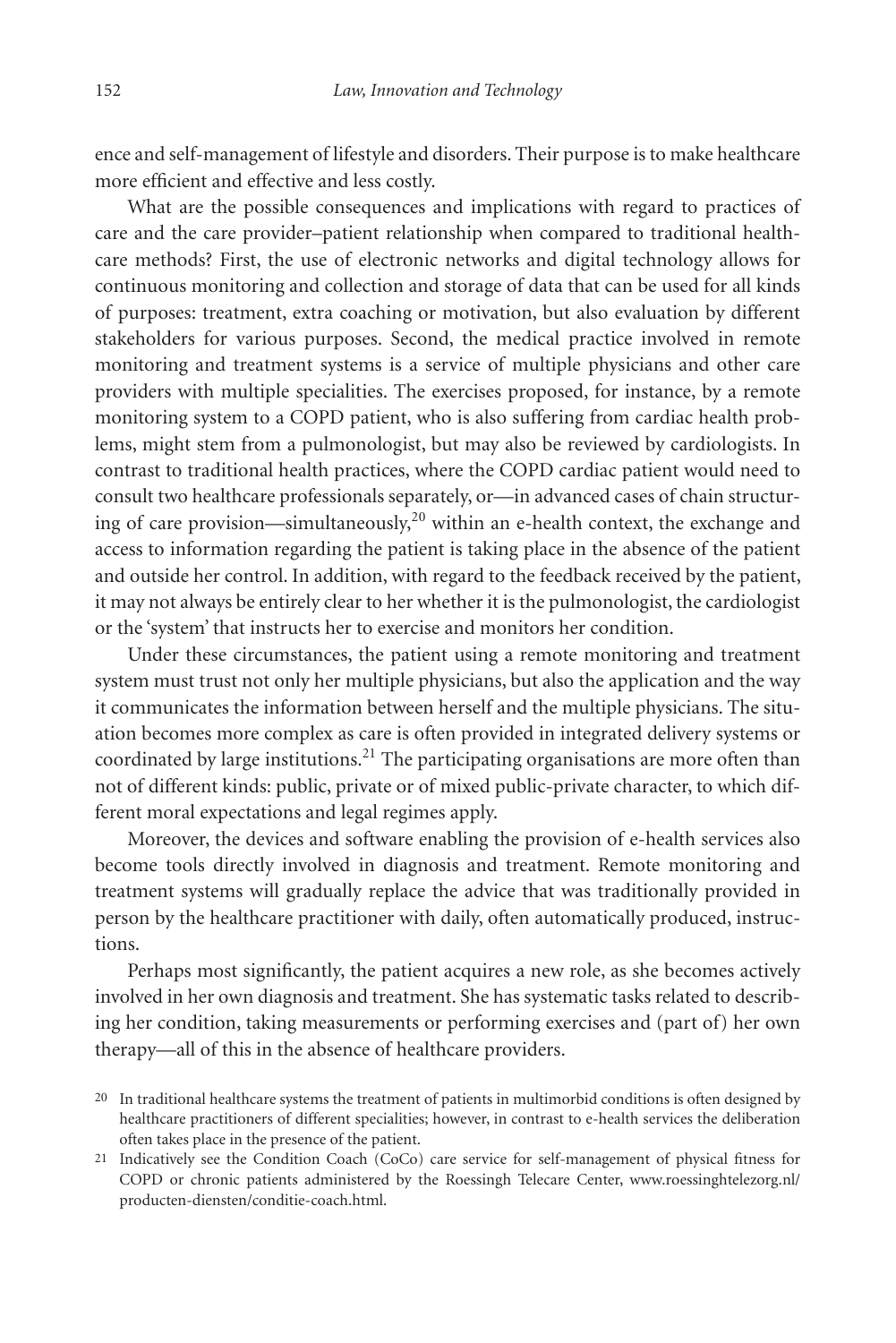In this section, we have described some of the changes that the introduction of electronic applications in the provision of healthcare may bring about on the basis of an illustrative example. The most important relevant changes are:

- the extensive collection and storage of data that can be used for various purposes by different stakeholders, certainly boosting the possibilities of quantification, evaluation and evidence-based medicine;
- the introduction of a plurality of caregivers and technology providers;
- the new roles of and relationships between care providers and patients.

Before we start exploring whether, and if so in what ways, the law may contribute to building trust for patients and providers in services and practices that are relatively new to them, we will take a closer look at trust and e-health services in general.

## IV. TRUST

Instead of entering the academic debate on definitions of trust, we will for the purposes of this article and for briefness' sake just propose a stipulative definition of trust as an inclination of human beings to believe that a form of direct or indirect interaction with another person, thing or system may be beneficial to them or at least not harm their interests. $^{22}$  Trust defines the relationship between a person that trusts and a trustee, ie the person, group, organisation, animal or thing being trusted.<sup>23</sup> A trustee may simultaneously act as a trustor, and vice versa. For example, a patient, acting as a trustor, has to be certain about the identity of the medical professional, acting as a trustee. Vice versa, the medical professional, who is simultaneously acting as a trustor, has to be certain about the identity of the patient, simultaneously acting as a trustee. (Groups of) people, professions, organisations and whole societies can all be trustors and trustees at the same time.

Many studies on trust have elaborated on the various qualities and dimensions of the trustor, the trustee and their mutual relationship that can be considered to be preconditions of some sort for trust. *Reputation* and *good past performance* of the trustee, for instance, have been deemed to be crucial factors impacting the trustworthiness of the trustee.<sup>24</sup> The introduction of electronic services has made it necessary to pay additional

<sup>22</sup> Cf P Dasgupta, 'Economic Progress and the Idea of Social Capital' in P Dasgupta and I Serageldin, *Social Capital: A Multifaceted Perspective* (World Bank, 2000) 330.

<sup>23</sup> M Taddeo, 'Modelling Trust in Artificial Agents: A First Step toward the Analysis of e-Trust' (2010) 20(2) *Minds and Machines* 243.

<sup>24</sup> P Sztompka, *Trust: A Sociological Theory* (Cambridge University Press, 1999); M Levi, 'Sociology of Trust' in *International Encyclopedia of the Social & Behavioral Sciences* (Elsevier, 2001) 15922–6; L Kool, B van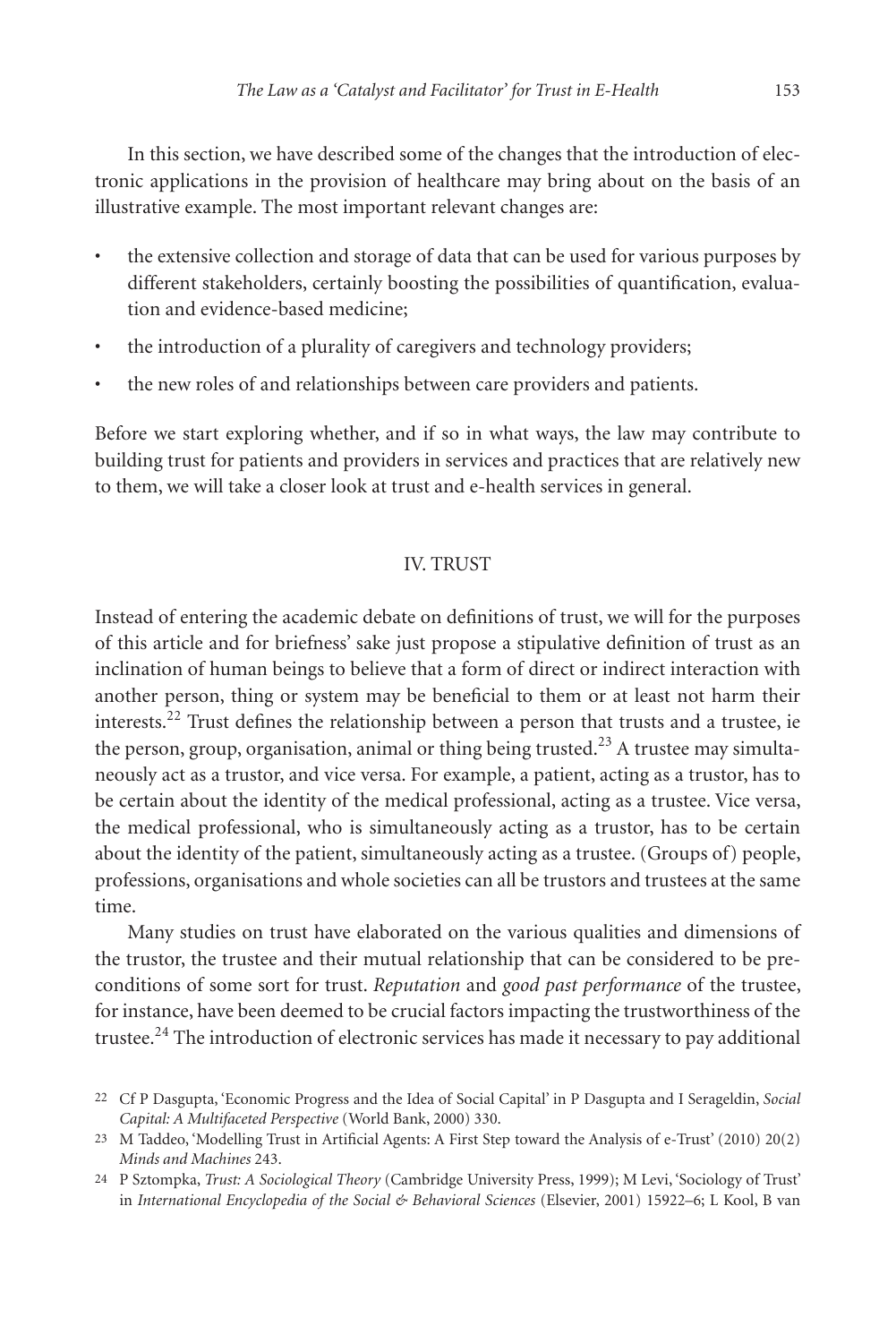attention to the notion of trust, since when using them individuals find themselves in situations where they need to rely on technologies, systems, and other actors whom they do not know or cannot see face to face. Reputations and the past performance of relevant parties have often not yet been established.

Trust in e-services requires not only trust in the providers of the services offered, but also trust in the technology involved.25 This applies *mutatis mutandis* to trust in e-health services as well. Patients' trust in e-health can be subdivided into trust in the healthcare providers and trust in the reliability of the specific system used. To take an example, a patient using a medical device that measures her blood pressure and transfers the resulting data to the physician via the internet should trust not only the physician examining her but also the system that transfers the data. Online environments lack the benefits of offline face-to-face communication and the ability to observe the service provider's behaviour directly. The traditional means of establishing and conferring credibility in terms of reputation and quality of past performance are no longer present, and need to be replaced by new means.

In addition to reputation and past performance, several other factors are relevant to the user in order to trust in electronic services.

An overall positive attitude towards the internet is often identified as a general key predictor of e-service adoption,<sup>26</sup> as is *previous experiences* with a provider of an electronic service.27

Schoonhoven, M van Lieshout, A Vedder and FM Fleurke, 'Trusted Technology: Een onderzoek naar de toepassingsvoorwaarden voor Privacy by Design in de electronische dienstverlening van de overhead' (TNO en TILT rapport 35598 in opdracht van Alliantie Vitaal Bestuur 2011) 33; RC Mayer, JH Davis and DF Schoorman, 'An Integrative Model of Organizational Trust' (1995) 20(3) *Academy of Management Review* 709; TK Das and BS Teng, 'The Risk-Based View of Trust: A Conceptual Framework' (2004) 19(1) *Journal of Business and Psychology* 85; D Gefen, 'E-Commerce: The Roles of Familiarity and Trust' (2000) 28 *Omega* 725; TSH Teo and J Liu, 'Consumer Trust in E-Commerce in the United States, Singapore, and China' (2007) 35 *Omega* 22; PA Pavlou, 'Consumer Acceptance of Electronic Commerce: Integrating Trust and Risk with the Technology Acceptance Model' (2003) 7(3) *International Journal of Electronic Commerce* 101; LV Casalo, C Flavian and M Guinaliu, 'The Influence of Satisfaction, Perceived Reputation and Trust on a Consumer's Commitment to a Website' (2007) 13(1) *Journal of Marketing Communications* 1; C Flavian, M Guinaliu and R Gurrea, 'The Role Played by Perceived Usability, Satisfaction, and Consumer Trust on Website Loyalty' (2006) 43 *Information & Management* 1; SJ Yoon, 'The Antecedents and Consequences of Trust in Online-Purchase Decisions' (2002) 16(2) *Journal of Interactive Marketing* 47; C Chen, 'Identifying Significant Factors Influencing Consumer Trust in an Online Travel Site' (2006) 8 *Information Technology and Tourism* 197; DJ Kim, DL Ferrin and HR Rao, 'A Study of the Effect of Consumer Trust on Consumer Expectations and Satisfaction: The Korean Experience' in *Proceedings of the 5th International Conference on Electronic Commerce* (ACM, 2003) 310; M Koufaris and W Hampton-Sosa, 'The Development of Initial Trust in an Online Company by New Customers' (2004) 41 *Information & Management* 377; DH McKnight, H Choudhoury and C Kacmar, 'The Impact of Initial Consumer Trust on Intentions to Transact with a Web Site: A Trust Building Model' (2002) 11 *Journal of Strategic Information Systems* 297.

25 F Bélanger and L Carter, 'Trust and Risk in E-Government Adoption' (2008) 17(2) *Journal of Strategic Information Systems* 166.

26 *Ibid*, 167.

27 Pavlou (n 25); Casalo, Flavian and Guinaliu (n 25); Flavian, Guinaliu and Gurrea (n 25); Yoon (n 25).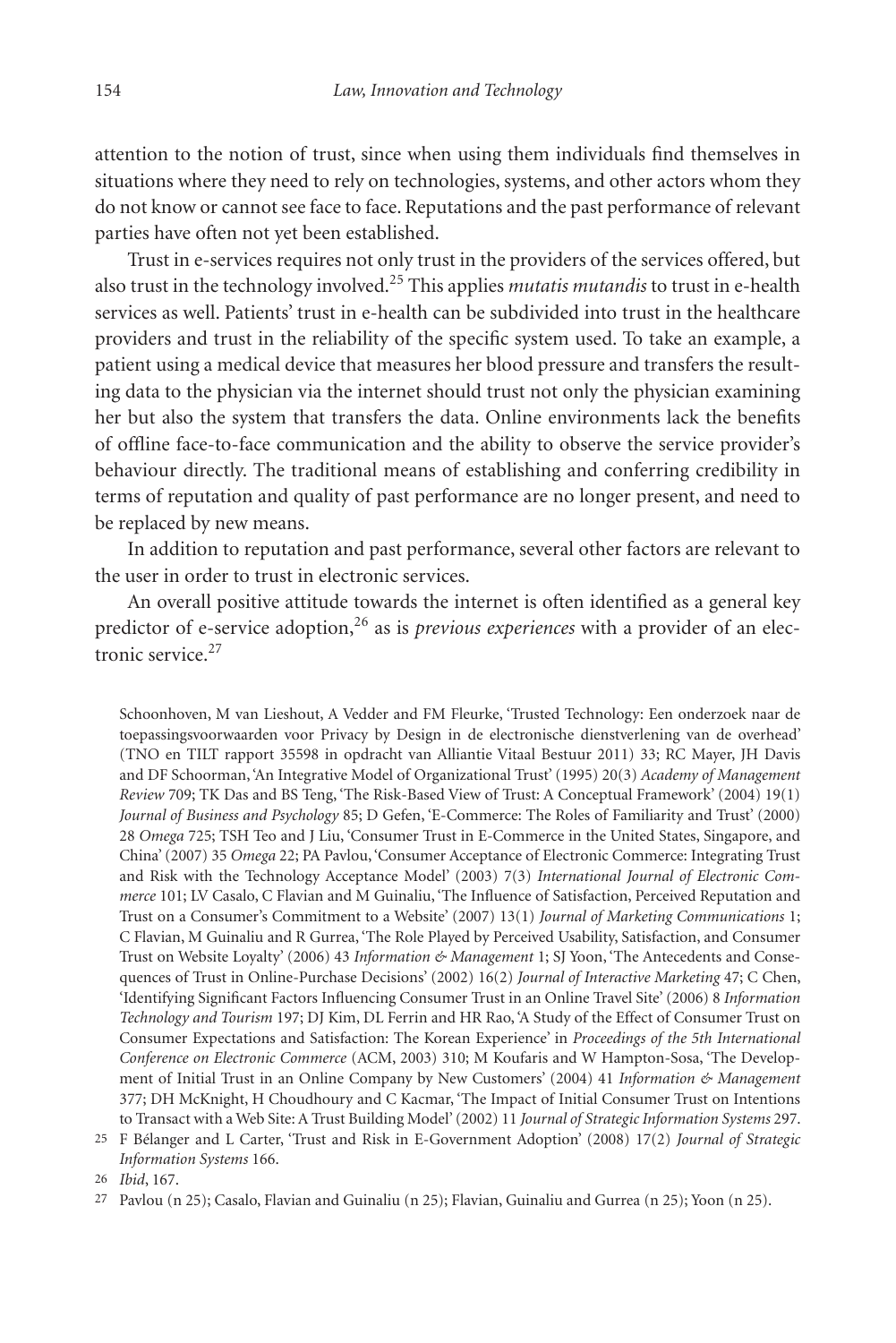*Ease of use* of a particular website or web application appears to increase user trust.<sup>28</sup> This seems to be the case especially with users new to a particular electronic service. An inconvenient arrangement and complicated navigation appear to make the user unsure and anxious about technical mistakes.<sup>29</sup>

The *quality of the service* offered is of course also relevant to the creation and preservation of trust. *Advantages in terms of saving time and effort* in comparison to the traditional ways of providing the service involved can also offer important motives for trust. In the context of electronic services by the government, attributes such as helpfulness and simplification of complex tasks appear to increase the level of trust and user acceptance.<sup>30</sup>

*Security of databases and communications* is a quintessential precondition for trust in electronic services, including e-health services. While user trust is already considered essential for online commercial transactions,<sup>31</sup> building user trust in e-health services is deemed extra important as users may fear unwarranted access to sensitive personal information or vulnerability to identity theft or online fraud—risks that do not arise as easily in comparable traditional offline practices, at least not to the same degree.<sup>32</sup>

The factors mentioned so far have been shown to be important for users' trust in online services in general, and can therefore be expected to be important for patients' trust in e-health as well. In addition, for caregivers, trust in the *reliability of data, data exchange and communication* is reported to be of high importance.<sup>33</sup> Means for establishing reliability are of course to be found in the creation of possibilities for checking correctness and correction of information, for example through transparency and simplicity, and security safeguards in databases and communications. For health professionals, reliable authentication methods are also extremely important in order to guarantee that a patient is who she suggests she is and that the data introduced are really hers.

This brings us to data protection regulation as a precondition for user trust. According to the WHO report cited in the introduction, privacy and trust in a healthcare context are intrinsically linked. The relationship between the patient and the healthcare provider

29 Flavian, Guinaliu and Gurrea (n 25).

- 31 OB Buttner and AS Göritz, 'Perceived Trustworthiness of Online Shops' (2008) 7 *Journal of Consumer Behavior* 35; A Everard and DR Galleta, 'How Presentation Flaws Affect Perceived Site Quality, Trust, and Intention to Purchase from an Online Store' (2005) 22(3) *Journal of Management Information Systems* 55; Gefen (n 25); Teo and Liu (n 25); McKnight, Choudhoury and Kacmar (n 25).
- 32 SE Colesca, 'Increasing E-Trust: A Solution to Minimize Risk in E-Government Adoption' (2009) 4(1) *Journal of Applied Quantitative Methods* 31.
- 33 AMC/NIVEL, 'Vertrouwen van zorgverleners in elektronische informatie-uitwisseling en het landelijk EPD. Een juridische en sociaal-wetenschappelijke studie naar de positie van zorgverleners' (Onderzoeksrapport afdelingen Sociale Geneeskunde & Klinische Informatiekunde, AMC/NIVEL 2011) 29–32.

<sup>28</sup> Y Bart, V Shankar, F Sultan and GL Urban, 'Are the Drivers and Role of Online Trust the Same for All Web Sites and Consumers? A Large-Scale Exploratory Empirical Study' (2005) 69 *Journal of Marketing* 133.

<sup>30</sup> J Lee and HR Rao, 'Task Complexity and Different Decision Criteria for Online Service Acceptance: A Comparison of Two E-Government Compliance Service Domains' (2009) 47 *Decision Support Systems* 424.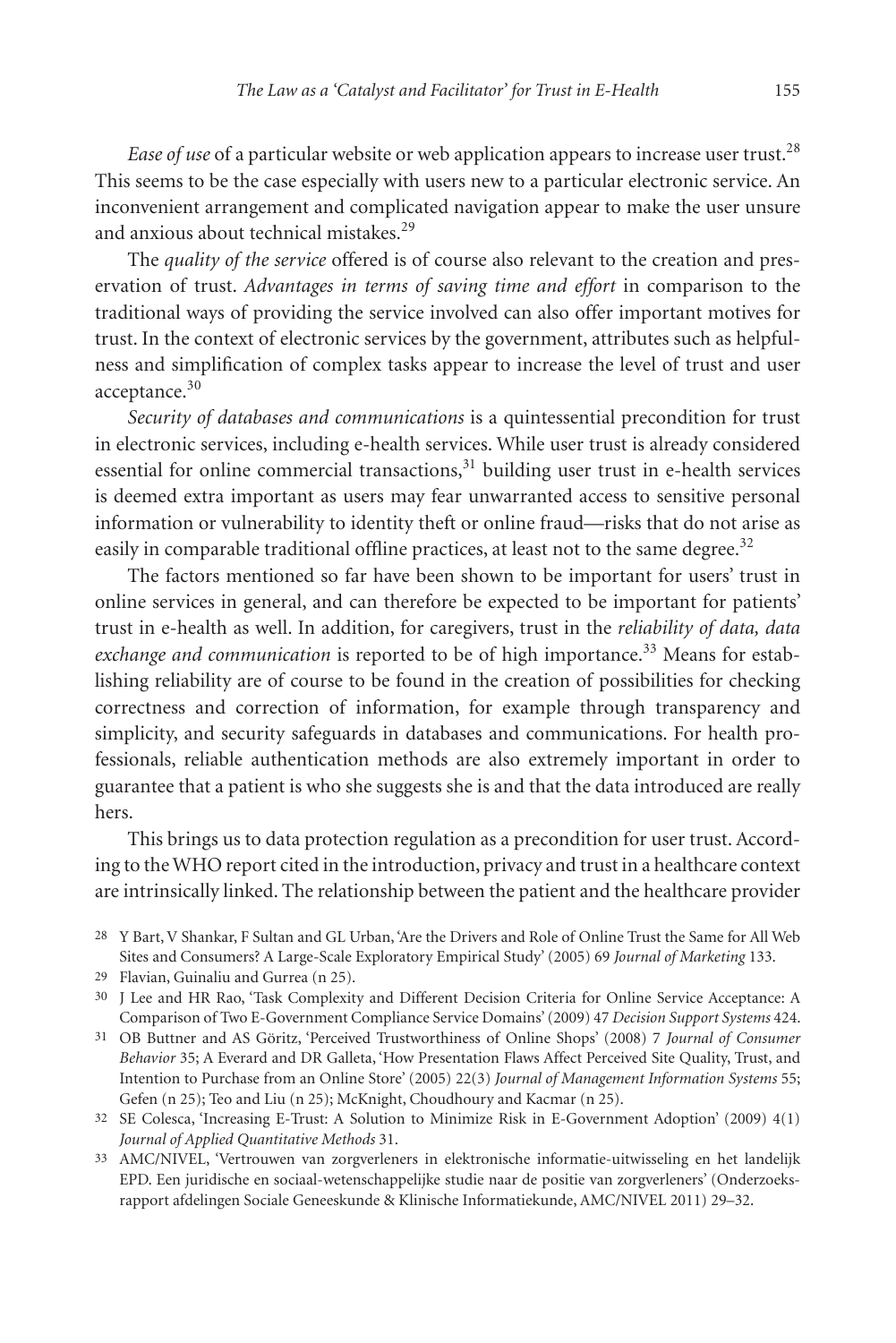is one based on trust, where the patient provides and shares different types of sensitive information about herself and trusts that the healthcare provider will use that information to the best of her interests in terms of help and treatment.<sup>34</sup> One should expect the willingness of users to provide their personal data to increase if they trust the healthcare providers involved and the system provider.<sup>35</sup> Willingness to disclose personal data may also increase when the user is of the opinion that the advantages of the transaction are more important than a higher level of privacy.<sup>36</sup>

Research into electronic services in other contexts suggests that the presence of privacy policy statements on a website enhances user trust.<sup>37</sup> Privacy policy statements, however, are rarely read.<sup>38</sup> Explicit indications that service providers intend to secure online transactions by means of technological measures, such as Privacy Enhancing Technologies (PETs) or authentication methods, were expected to increase the trust of new users.<sup>39</sup> However, Kool *et al*<sup>40</sup> were not able to find unambiguous support for this claim.

This leads to the question of whether the law can further contribute to the fulfilment of the conditions for trust in e-health outlined above.

### V. THE LAW AS A FACILITATOR OF TRUST IN E-HEALTH

Some of the conditions that facilitate trust in e-health applications depicted in the preceding section, such as ease of use and advantages in terms of saving time and effort, are concerned with the specific design of a particular application, rather than with the

- 35 F Bélanger, JS Hiller and WJ Smith, 'Trustworthiness in Electronic Commerce: The Role of Privacy, Security, and Site Attributes' (2002) 11 *Journal of Strategic Information Systems* 245; McKnight, Choudhoury and Kacmar (n 25).
- 36 B Berendt, O Gunther and S Spiekermann, 'Privacy in E-Commerce: Stated Preferences vs Actual Behaviour' (2005) 48 *Communications of the ACM* 101; PA Norberg and RR Dholakia, 'Customization, Information Provision and Choice: What Are We Willing to Give Up for Personal Service?' (2004) 21 *Telematics and Informatics* 143; MJ Culnan and RJ Bies, 'Consumer Privacy: Balancing Economic and Justice Considerations' (2003) 59(2) *Journal of Social Issues* 323; N Olivero and P Lunt, 'Privacy Versus Willingness to Disclose in E-Commerce Exchanges: The Effect of Risk Awareness on the Relative Role of Trust and Control' (2004) 25 *Journal of Economic Psychology* 243.
- 37 TW Lauer and X Deng, 'Building Online Trust through Privacy Practices' (2007) 6 *International Journal of Information Security* 323; DB Meinert, DK Peterson, JR Criswell and MD Crossland, 'Would Regulation of Website Privacy Policy Statements Increase Consumer Trust?' (2004) 9 *Informing Science Journal* 123; Y Pan and GM Zinkhan, 'Exploring the Impact of Online Privacy Disclosures on Consumer Trust' (2006) 83(4) *Journal of Retailing* 331.
- 38 M Arcand, J Nantel, M Arles-Dufour and A Vincent, 'The Impact of Reading a Website's Privacy Statement on Perceived Control over Privacy and Perceived Trust' (2007) 31(5) *Online Information Review* 661; Meinert *et al* (n 38).
- 39 Koufaris and Hampton-Sosa (n 25).
- 40 Kool *et al* (n 25).

<sup>34</sup> See n 1, n 37 and n 67.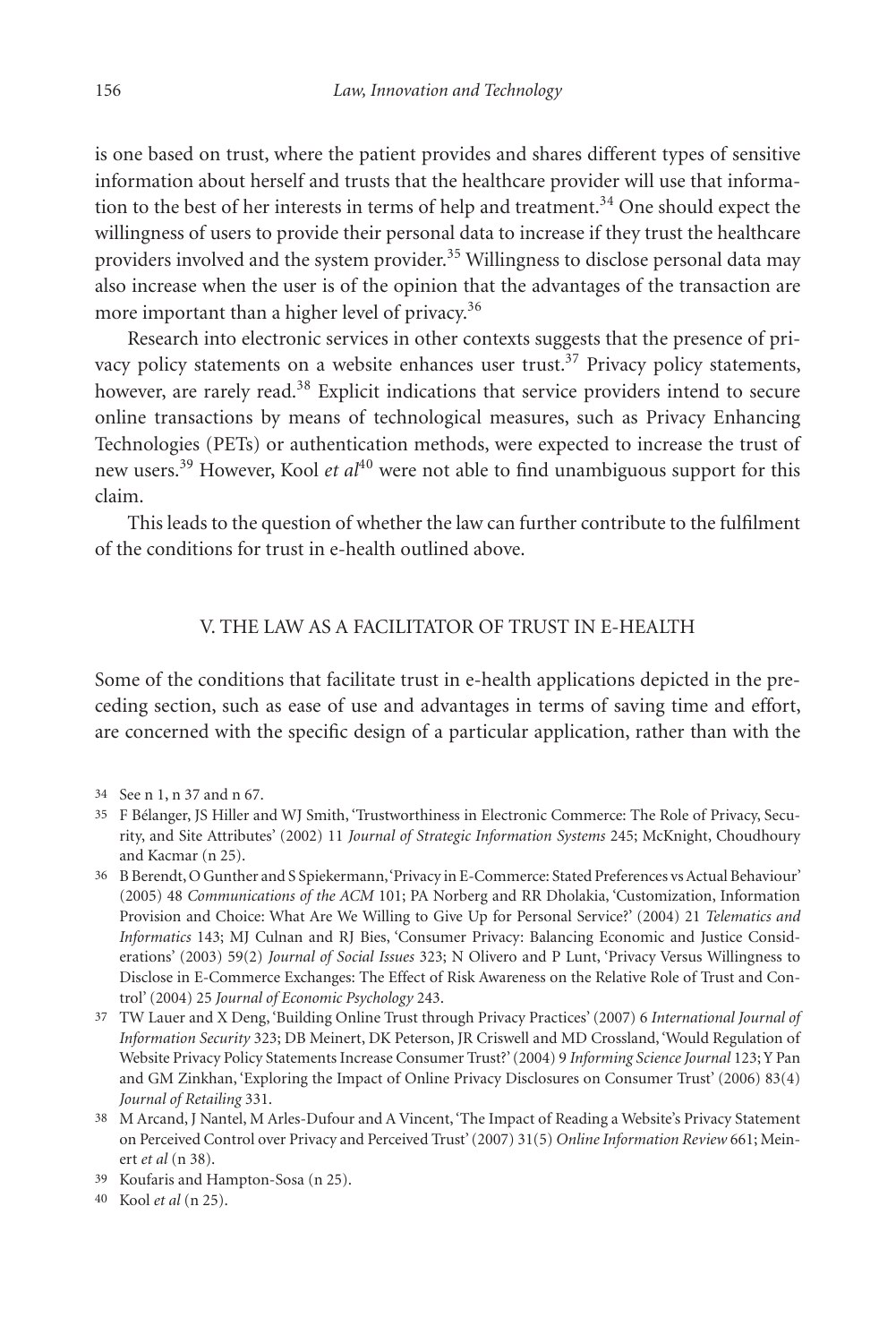context within which e-health is offered. Others, such as previous experience with an e-health application, healthcare provider, information technology developer or patient, and a user's propensity to trust the internet, are dependent mainly upon the character and the experiences of a particular user. For the other conditions—and in particular for establishing and preserving the reputations of key players and of e-health systems themselves, security of databases and communications, reliability of data, data exchange and communication—the law can play an important role in providing the framework for certainty and expectations on behaviour.

#### **Privacy, the Duty of Confidentiality and Data Protection**

Privacy protection aims at safeguarding human autonomy and reducing the vulnerability of individuals with regard to material harm and immaterial damage, such as discrimination or stigmatisation. Privacy also protects social values, as it enables citizens to form their own opinions and preferences, thus contributing to the diversity of ideas and fostering creativity in society. This is reflected in the respect required by law of an individual's privacy. Privacy is the right to be in control of one's personal sphere in its manifold spatial, relational and informational dimensions. It has been recognised as a human right at both the international and national levels. Article 12 of the Universal Declaration of Human Rights states that '[n]o one shall be subjected to arbitrary interferences with his privacy' and asks for the establishment of a right 'to the protection of the law against such interference or attacks'. In Europe, the European Convention on Human Rights stipulates in Article 8 that everyone has the right to 'respect for his private and family life, his home and his correspondence'.<sup>41</sup>

An important instrument for safeguarding patients' privacy and, indirectly, ensuring unhindered access to healthcare for all patients is the caregiver's duty to respect his patients' confidentiality.

The duty of confidentiality is the obligation of healthcare providers not to disclose personal sensitive information about patients to third parties.<sup>42</sup> As this duty is reinforced by legal obligations, healthcare providers' interests dictate that e-health systems protect the privacy of their clients and that the relevant responsibilities of various other stakeholders, such as the engineers who design the system, are accurately and transparently divided. The obligation on healthcare providers to keep certain information secret,

- 41 Art 8(1) European Convention on Human Rights. The Convention provides a jurisdiction, currently exercised by the European Court of Human Rights (ECHR) in Strasbourg, to which allegations that a Contracting State is not meeting one of its obligations can be brought.
- 42 In short, medical professionals' duty of confidentiality has to be taken into account when patient data is exchanged. The duty of confidentiality applies to all information about patients, including the information that someone is a patient of a healthcare provider. Several exceptions to the duty of confidentiality exist, such as the patient's consent or the direct involvement of medical professionals in a medical treatment agreement. Preferably, permission must be obtained from the patient involved, even if such a requirement may create practical difficulties.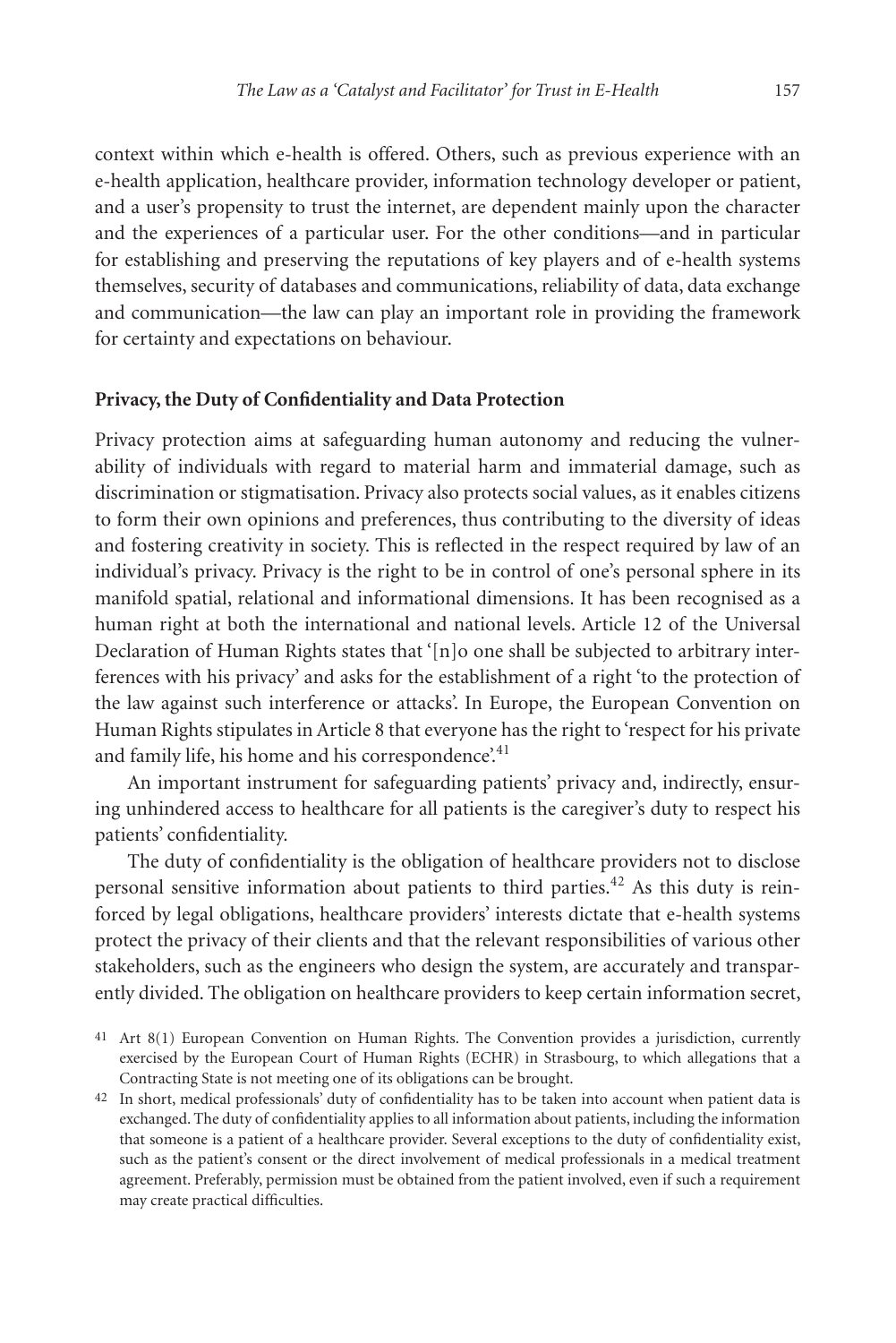backed up by liability mechanisms in case of a breach of this duty, has the potential to increase patients' trust in health services. Of course, the influence of liability mechanisms extends beyond responsibility for confidentiality, as the obligation of healthcare providers to give proper medical treatment concerns much more than legitimate processing of personal data. Therefore, in the latter part of this section, we will address the possible impact of liability law in establishing or increasing trust in e-health.

The significance of personal data protection and confidentiality is even greater in the context of e-health, where the handling of patient data and information is pivotal. Nonetheless, many questions still remain unanswered. As we move from the personal patient–doctor relationship to a more impersonal provision of healthcare where new players, such as system providers, are involved, the question arises as to whether these intermediaries who have access to patients' sensitive personal data should also bear a duty of confidentiality towards the patient. A legally enforceable obligation of confidentiality may ensure that the patient's trust, which currently resides in the physician, extends to a larger number of people and institutions involved in the provision of healthcare in the era of e-health, and may eventually lead to an inherent trust in e-health itself. In some jurisdictions, for example in the Member States of the European Union, system providers already bear obligations not to disclose patient data based on data protection norms.

As the provision of e-health services is largely based on the collection and processing of patients' sensitive data, trust in such services may be severely undermined if the personal data of users is mishandled. Whenever an individual is examined by a physician or is tested by medical devices, a vast amount of data is collected, such as name, gender, address and phone number, as well as information about the patient's health condition. The legislature has intervened, at least in Europe, to protect individuals against the illegitimate collection and processing of personal data by establishing strict data protection obligations.43

In 1995 a general Directive regarding the processing of personal data (DPD) was adopted in the European Union,<sup>44</sup> based upon the OECD privacy principles: Collection Limitation, Data Quality, Purpose Specification, Use Limitation, Security Safeguards, Openness, Individual Participation, and Accountability.45 The DPD sets out the main rights and obligations to be respected when processing personal data. Besides provisions that apply to all processing of personal data, some provisions concern the processing of

- 43 At an international level the first initiatives to regulate data collection were taken in the 1980s by the Organisation for Economic Cooperation and Growth and the Council of Europe. Nonetheless, their success in creating homogeneous rules has been questioned. For the OECD Guidelines on the Protection of Privacy and Transborder Flows of Personal Data, see www.oecd.org/internet/ieconomy/oecdguidelinesontheprotectionofprivacyandtransborderflowsofpersonaldata.htm.
- 44 Directive 95/46/EC of the European Parliament and of the Council of 24 October 1995 on the protection of individuals with regard to the processing of personal data and on the free movement of such data, OJ L281, 23.11.1995.
- 45 See: www.oecd.org/internet/ieconomy/oecdguidelinesontheprotectionofprivacyandtransborderflowsofpersonaldata.htm.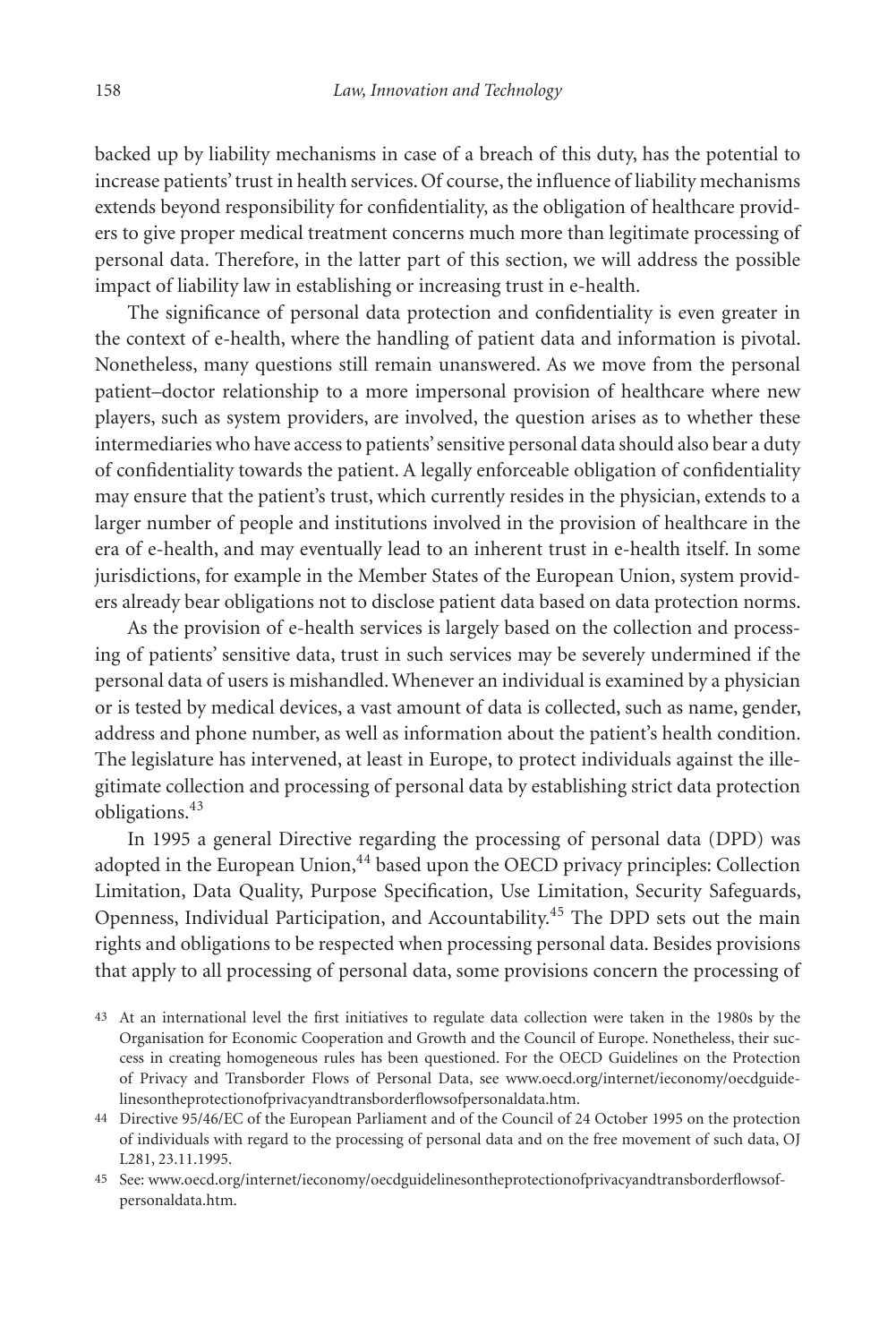so-called sensitive data, including data concerning health.<sup>46</sup> In principle, the processing of sensitive data is prohibited unless one of the grounds in Article  $8(2)$  applies, meaning that in several instances sensitive data can only be processed when the data subject has given her consent. For health data an exception exists in Article 8(3), lifting the prohibition to process health data

where processing of the data is required for the purposes of preventive medicine, medical diagnosis, the provision of care or treatment or the management of health-care services, and where those data are processed by a health professional subject under national law or rules established by national competent bodies to the obligation of professional secrecy or by another person also subject to an equivalent obligation of secrecy.

As we speak, in December 2014, the European legal framework for the protection of personal data is being reviewed.47 A proposal is pending to replace the DPD with a regulation. The difference between directives and regulations is that directives need to be implemented within the national legal regimes of all EU Member States, while regulations are directly effective in all EU Member States without the need to implement them in national legal systems. To some extent the main provisions regarding processing health data in the regulation are quite similar to the fundamentals set out in the DPD. The regulation, however, adds some interesting details. To begin with, a definition of 'data concerning health' is provided, namely: 'Data designating information about physical or mental health of an individual or the provision of health services to the individual.<sup>48</sup> Moreover, besides a provision resembling Article 8 of the DPD,<sup>49</sup> the proposed regulation contains Article 81, a provision specifically aimed at processing data concerning health.<sup>50</sup> Article 81 lists the purposes for which, in accordance with the rules set out in the regulation, data concerning health may be processed on the basis of Union law or Member State law. These purposes include preventive and occupational medicine, medical diagnosis, the provision of care and treatment, the management of healthcare services, and reasons of public interest in the areas of public health and social protection. Interestingly, it is added that, if the purposes<sup>51</sup> can be achieved without the use of personal data, such data shall not be used unless the data subject has given consent. Article

- 48 Art 4(12) of the proposed regulation.
- 49 Art 9 of the proposed regulation.
- 50 See also recital 42.

<sup>46</sup> Art 8 DPD.

<sup>47</sup> Proposal for a Regulation of the European Parliament and of the Council on the protection of individuals with regard to the processing of personal data and on the free movement of such data, COM(2012) 11/final, 25.01.2012. The references in this paper to provisions of the proposed regulation are based upon the text of the proposed regulation as adopted by the European Parliament (first reading) of 12 March 2014: www. europarl.europa.eu/sides/getDoc.do?pubRef=-//EP//TEXT+TA+P7-TA-2014-0212+0+DOC+XML+V0// EN.

<sup>51</sup> Referring to the purposes mentioned in points (a) to (c) of Art  $81(1)$ .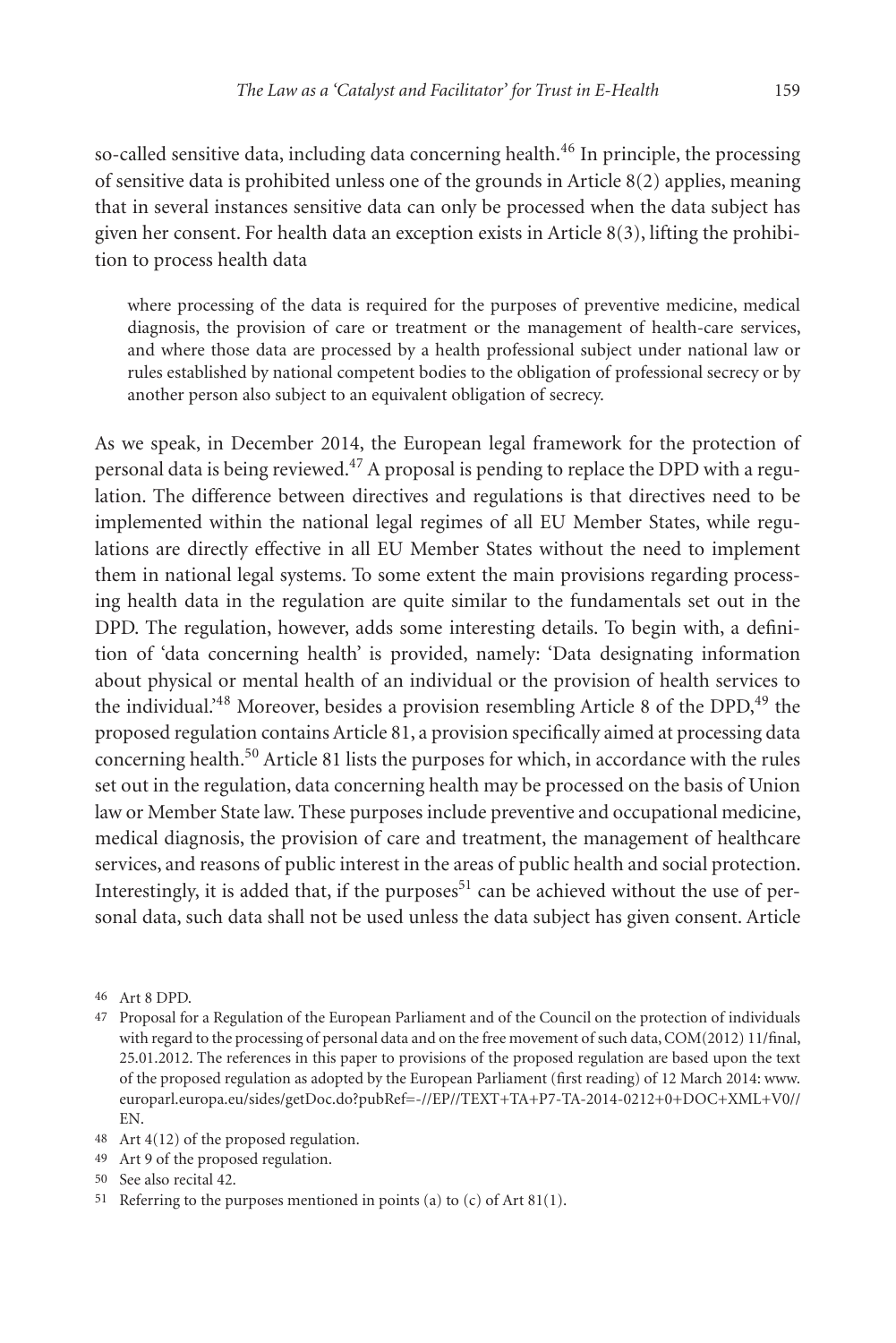81 provides guidelines on how to consent to the processing of medical data for public health purposes, statistical and scientific research purposes and clinical trials.

The text of the proposed regulation as adopted by the European Parliament also contains a very interesting new recital 122a. It states:

A professional who processes personal data concerning health should receive, if possible, anonymised or pseudonymised data, leaving the knowledge of the identity only to the General Practitioner or to the Specialist who has requested such data processing.

However, this recital is not incorporated in any of the provisions of the proposed regulation.

Compared to the DPD, the proposed regulation contains several unique features that will have an influence on the processing of health data, including Data Protection Impact Assessments and the principles of Privacy by Design and Privacy by Default. The proposed Article 32a obliges a controller, or where applicable a processor, to carry out a risk analysis when processing operations are likely to present specific risks. Several processing operations are indicated as being likely to present specific risks, including the processing of sensitive data, and more specifically the processing of personal data for the provision of healthcare, epidemiological researches, and surveys of mental or infectious diseases, where the data are processed for taking measures or decisions regarding specific individuals on a large scale. If the risk analysis warrants this, the controller or the processor acting on the controller's behalf will carry out a data protection impact assessment, as prescribed in Article 33. Such an assessment will concern the impact of the envisaged processing operations on the rights and freedoms of the data subjects, especially their right to protection of personal data. The results of the impact assessment must be taken into account when developing measures and procedures aimed at complying with the principles of Privacy by Design and Default. These principles are defined in Article 23 of the proposed regulation:

[B]oth at the time of the determination of the purposes and means for processing and at the time of the processing itself, appropriate and proportionate technical and organisational measures and procedures must be implemented in such a way that the processing will meet the requirements of this Regulation and ensure the protection of the rights of the data subject … Data protection by design shall have particular regard to the entire lifecycle management of personal data from collection to processing to deletion, systematically focusing on comprehensive procedural safeguards regarding the accuracy, confidentiality, integrity, physical security and deletion of personal data.

As the specifics regarding if, when and how the proposed regulation will be adopted are not yet certain,<sup>52</sup> now is not the time to undertake an in-depth analysis of the influences

<sup>52</sup> C Kuner, *The European Commission's Proposed Data Protection Regulation: A Copernican Revolution in European Data Protection Law*, Bloomberg BNA Privacy and Security Law Report, 6 February 2012, pp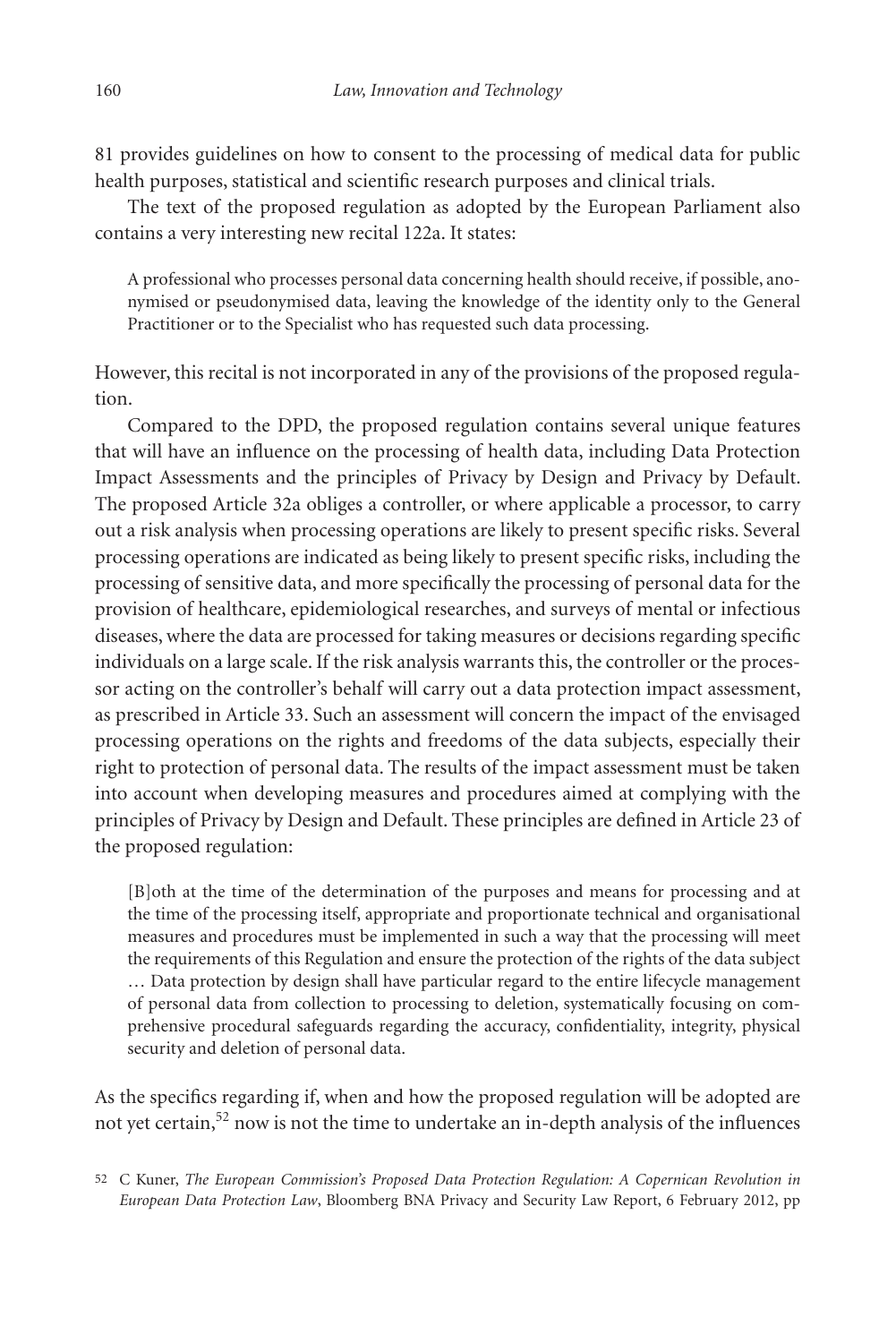of the regulation on trust in e-health. However, the above clearly demonstrates that the new legal regime will be of importance to trust in e-health. It provides a framework on the basis of which all parties involved in the processing of personal data must obey the general rule that data may only be processed fairly and lawfully, meaning that all obligations deriving from the European legal framework regarding data protection must be complied with.

Other jurisdictions, such as the United States, do not have one comprehensive legal framework on privacy and data protection. Although the right to privacy is not explicitly mentioned in the US Constitution, it has been inferred and recognised in several amendments, such as freedom of thought (1st amendment) and protection from unreasonable searches (4th amendment).<sup>53</sup> Being a federal country, powers that have not been delegated to the US Federal Government are reserved to the states respectively. In addition, the US has various pieces of legislation at the federal level protecting the right to privacy in specific domains or regarding a particular area of privacy. Among these are the Freedom of Information Act of 1966, which allows access to most federal government records by any citizen, and the Privacy Act of 1974, which provides citizens with safeguards with regard to the misuse of personal information records of federal agencies.

Specifically with regard to medical records, it is worth mentioning the Health Insurance Portability and Accountability Act of 1996 (HIPAA).<sup>54</sup> HIPAA includes a set of specific rules that envisage the federal protection of individually identifiable health information, provides patients with a set of rights regarding that information, and establishes specific mechanisms to be followed in case of a breach of unsecured protected health information. The HIPAA rules apply to individuals, organisations and agencies, referred to as 'covered entities', such as healthcare providers, health plans and health clearinghouses, which transmit health information in electronic form in connection with transactions covered by the rules. The rules also apply to covered entities' business associates.55 In particular, the HIPAA privacy rule provides a set of standards which aim at protecting 'individually identifiable health information', to be applied nationwide by organisations subject to this privacy rule. In addition, the HIPAA privacy rule provides standards for the exercise of individuals' privacy rights in relation to their health information (in oral, written and/or electronic format). To complement this, the HIPAA

1–15: http://ssrn.com/abstract=2162781; C Cuijpers, E Kosta and N Purtova, 'Data Protection Reform and the Internet: The Draft Data Protection Regulation' in A Savin, and J Trzaskowski (eds), *Research Handbook on EU Internet Law* (Edward Elgar, forthcoming).

53 For examples of specific rulings of the US Supreme Court on the right of privacy, see www.supremecourt. gov/default.aspx.

- 54 Further information on the HIPAA Privacy, Security and Breach Notification Rules can be found at the US Department of Health & Human Services website: www.hhs.gov/ocr/privacy/index.html.
- 55 The HIPAA refers to 'business associate' in relation to those persons or organisations who collaborate with cover entities in performing certain activities which involve using or disclosing protected health information. It is envisaged that a specific agreement needs to be settled between cover entities and business associates guaranteeing that the latter will comply with HIPAA Rules.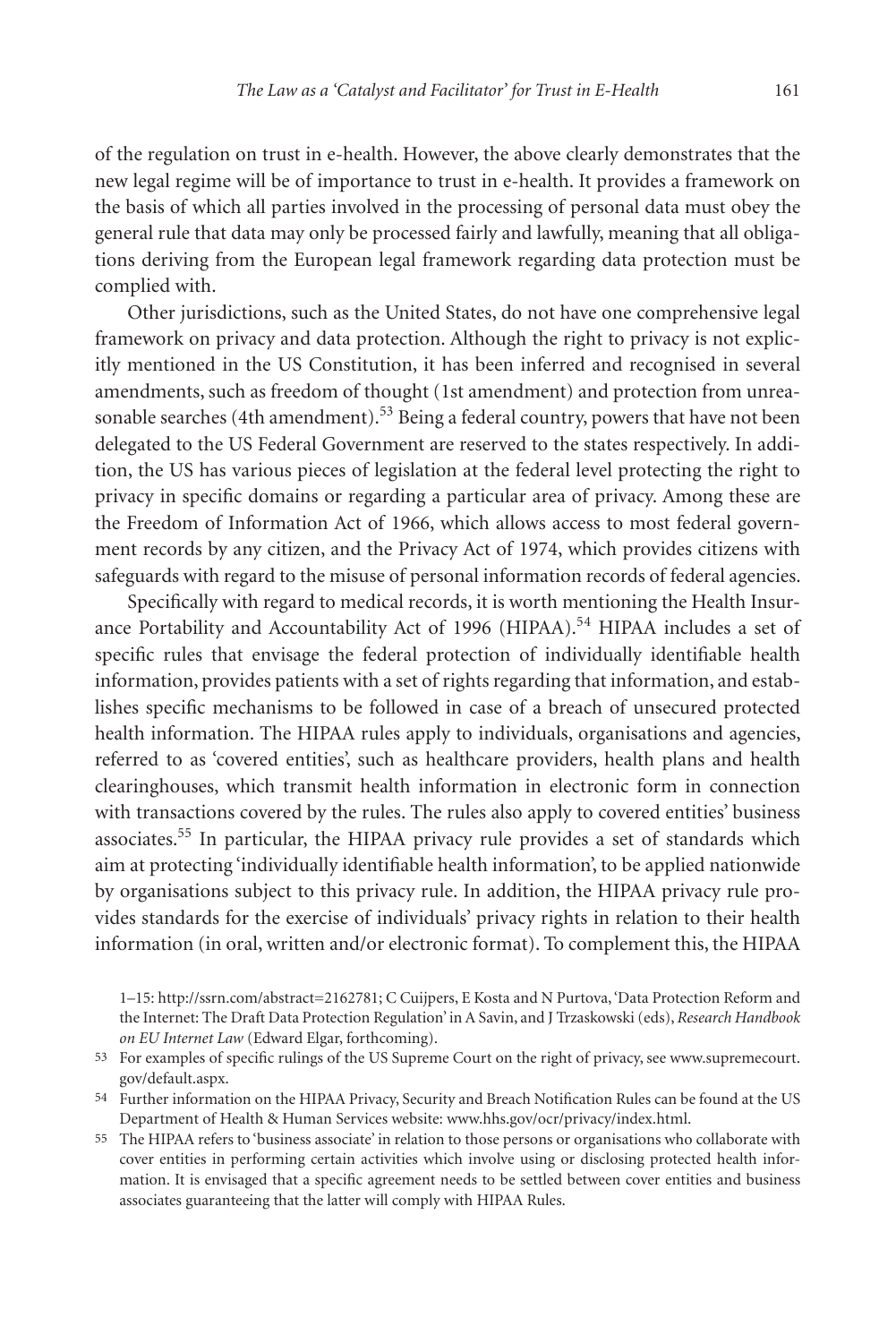provides the security rule, which obliges covered entities to implement security standards in order to protect the privacy, security and exchange of health information kept in electronic format. The Office for Civil Rights (OCR) of the US Department of Health and Human Services is the organisation responsible for the enforcement of and compliance with the HIPAA rules by the covered entities. In addition, the HIPAA provides a breach notification rule where unsecured protected information is breached by covered entities and their business associates.<sup>56</sup> In this sense these parties need to notify the individuals and the Department of Health and Human Services—and in some specific cases even the media—about any breach. Moreover, the Department of Health and Human Services is required to publicise the list of entities that have experienced breaches of unsecured protected health data. Finally, the HIPAA rules also empower the individual with specific options for filing complaints where there has been a violation of HIPAA.

While HIPAA has been the object of critical descriptions, ranging from 'toothless' to 'over-burdensome', after 10 years of HIPAA, Solove concludes that it has evolved over the years and that it has been shown to have a vast impact on patients, medical professionals and the healthcare industry.<sup>57</sup> A particularly notable development was the Health Information Technology for Economic and Clinical Health (HITECH) Act, which strengthened HIPAA by dramatically increasing the penalties for HIPAA violations and making it directly applicable to business associates. In the HITECH Act the federal government's goal of achieving interoperability by building a nationwide health information technology infrastructure that permits the electronic exchange and use of health information is legally anchored.<sup>58</sup> In January 2013, the Department of Health and Human Services (HHS) issued the final regulation implementing the HITECH's Act HIPAA modifications. Solove concludes his analysis of HIPAA as follows:

With the increased enforcement and auditing, as well as its increased scope, HIPAA is a force to be reckoned with. It has come out of the last decade stronger and more influential. And its influence will surely grow.<sup>59</sup>

<sup>56</sup> On 14 February 2014, in a lecture accepting the appointment of professor of Global ICT Law at Tilburg University, L Moerel observed that when drafting the proposed regulation the European Commission kept the EU system and adopted on top of that parts of the US system that have proven effective in practice, amongst them the Data Breach Notification and Arts 31 and 32 of the proposed Regulation: www.debrauw. com/wp-content/uploads/NEWS%20-%20PUBLICATIONS/Moerel oratie.pdf.

<sup>57</sup> DJ Solove, 'HIPAA Turns 10: Analyzing the Past, Present, and Future Impact' (2013) 84 *Journal of AHIMA* 23. (The act was passed in 1996, but took effect in 2003.)

<sup>58</sup> American Recovery and Reinvestment Act of 2009, Pub L No 111-5, § 3002(b)(1), 123 Stat 115, 234 (2009) (to be codified at 42 USC  $\$ 300jj-12(b)(1)$ ).

<sup>59</sup> (n 58) 28.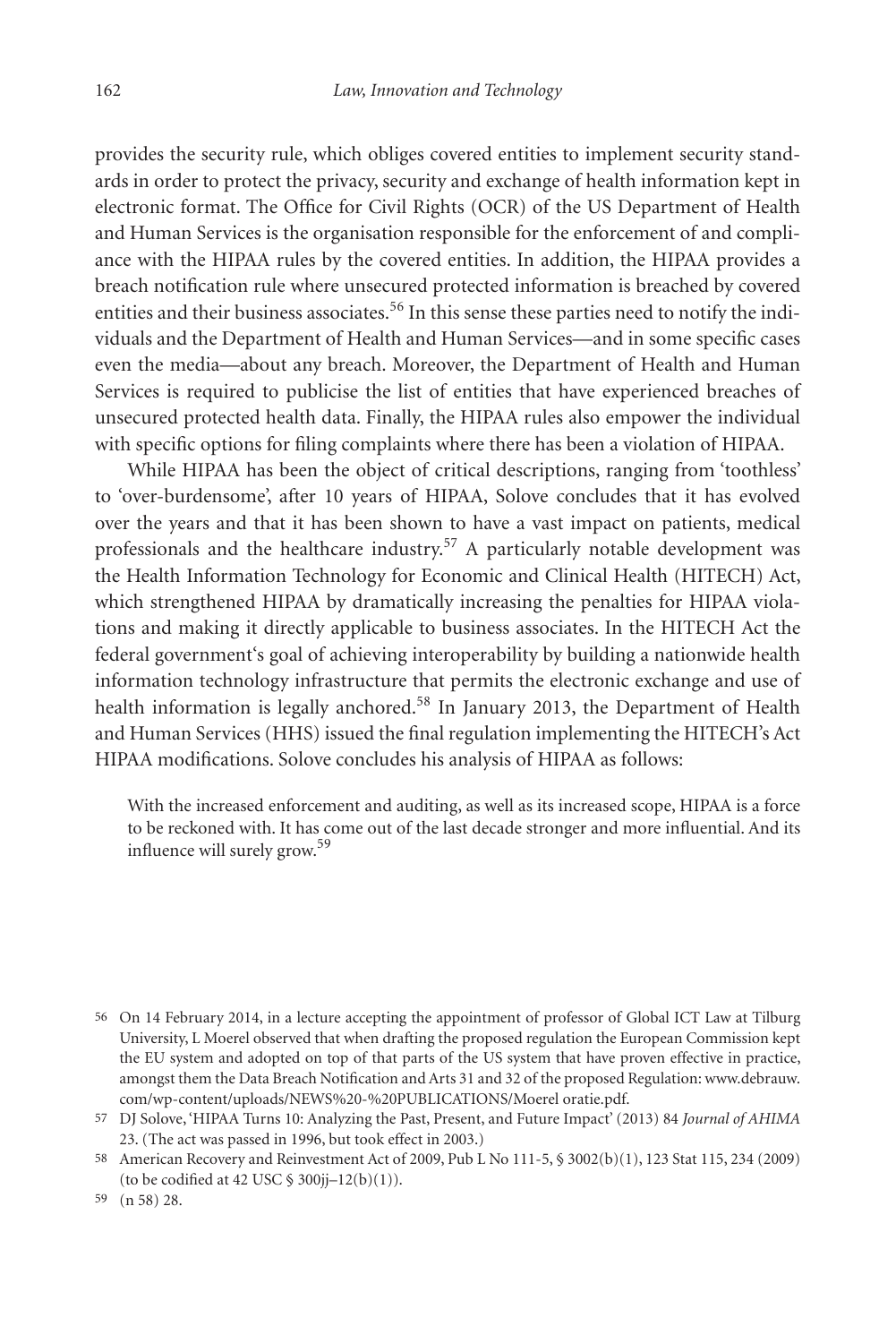## **Responsibility and Liability**

Unlike the legal regimes concerning privacy and data protection, the EU and US regimes regarding liability for medical malpractice are similar to each other. Medical malpractice is defined as any act or omission by a care provider during treatment of a patient that deviates from accepted norms of practice in the medical community and causes an injury to the patient.<sup>60</sup> In relation to the provision of e-health services it is important to stress that other parties might be responsible for providing improper care, perhaps because of malfunctioning hardware or software used to provide the e-health service. However, from the perspective of the patient this is part of the treatment given by the care provider, and thus, for the patient, the care provider is the first port of call in case of injury during treatment.

There is no EU legal framework regarding medical malpractice. While some elements can be traced back to EU directives, in general national laws govern medical malpractice in the EU.<sup>61</sup> Likewise, in the US there is no overarching substantive federal law governing medical malpractice. There, medical malpractice law falls under the authority of the individual states; the framework and rules that govern it have been established through decisions of lawsuits filed in state courts. Thus, state law governing medical malpractice can vary across different jurisdictions in the US, although the principles are similar. $62$ 

There are also many similarities between the EU and US systems in terms of content, at least on a general level, although details can differ in specific (member) state legislations. While private contracts are usually concluded at the beginning of a treatment, it is the factual situation of a person in need of treatment being accepted for treatment by another person that brings about the care provider–patient relationship. In general, the care institution is vicariously liable for its employees when they act in the course of their employment. In both the EU and the US, fault, or at least negligence, is required for liability, as well as causation between the patient's injury and the care provider's negligence. In principle, the patient must prove both negligence and causation. Whether or not a care provider acted negligently is assessed on the basis of the average standard of care, meaning: 'A physician or other medical service provider must act with such reasonable skill and care which an ordinarily careful specialist of the same profession under same circumstances would be expected and required to exercise.<sup>'63</sup> This duty, in both the EU and the US, extends to the supervision and control of technical applications and/

<sup>60</sup> BS Bal, 'An Introduction to Medical Malpractice in the United States' (2009), www.ncbi.nlm.nih.gov/pmc/ articles/PMC2628513.

<sup>61</sup> To give an example, the rules on unfair terms in consumer contracts, as laid down in Council Directive 93/13/EEC of 5 April 1993 on unfair terms in consumer contracts, OJ L95, 21.4.1993, pp 29–34, also apply to medical treatment contracts.

<sup>62</sup> See above, n 61.

<sup>63</sup> U Magnus and HW Micklitz, 'Comparative Analysis of National Liability Systems for Remedying Damage Caused by Defective Consumer Services, Part D: The Comparative Part' (2004), http://ec.europa.eu/consumers/cons\_safe/serv\_safe/liability/reportd\_en.pdf.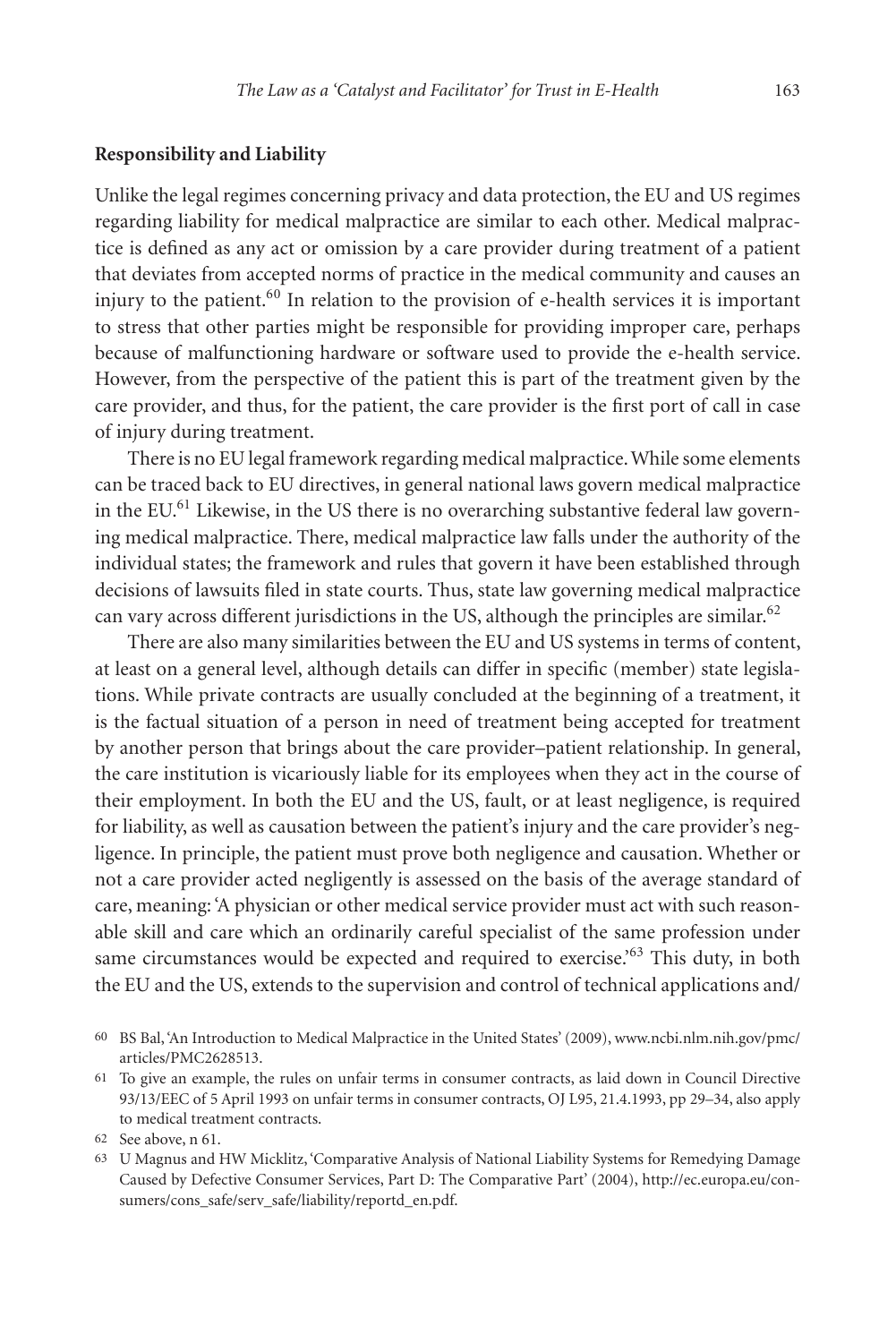or services. Another important similarity concerns the obligation to properly inform patients about all relevant aspects of the illness and treatment.

While, overall, malpractice regulations are similar in the EU and the US, one important difference concerns the amount of malpractice lawsuits, being way higher in the US than is the case in the EU. The reason for this, however, is not the malpractice legislation itself but rather the unique claim culture as a consequence of the US judicial system.<sup>64</sup>

Although the effect of malpractice lawsuits on the quality of healthcare is hotly contested, a recent study showed that

Hospitals, once afraid of disclosing and discussing error for fear of liability, increasingly encourage transparency with patients and medical staff. Moreover, lawsuits play a productive role in hospital patient safety efforts by revealing valuable information about weaknesses in hospital policies, practices, providers, and administration.<sup>65</sup>

The key in the argument seems to be transparency, generally hailed by many as the key to trust in other domains where digitisation has changed the traditional landscape, such as e-government.<sup>66</sup> A similar correlation between liability, transparency and trust can be expected in the domain of e-health. As described in section III, e-health systems fundamentally change the traditional healthcare domain. In view of this, a re-evaluation of applicable liability laws in the e-health domain is required, as, for several reasons, the allocation of responsibilities is more complicated.

First, e-health is based on increasingly complex interactions, which augment the difficulties of proving causation. Demonstrating and assessing causation between medical fault and injury is already complex in traditional cases of medical malpractice;<sup>67</sup> it gets even more complicated in e-health as multiple actors are involved in the treatment of a patient and damage can be the result of a multitude of factors.<sup>68</sup> The increasing involvement of patients themselves in their own treatment, combined with the provision of care by multiple physicians and other care providers, as well as the role of providers of care technologies, creates uncertainty as to causation in case of injury or other harm to the patient. For instance, who is responsible for damage caused to the patient where a third person has, for instance, measured her blood pressure and passed the result on to a care provider attributing the data to the patient, without the patient being aware? In such cases the law needs to determine the conditions under which health-

<sup>64</sup> AL Sorrel, 'Medical Liability: A World of Difference' (2010), www.amednews.com/article/20100503/profession/305039938/4.

<sup>65</sup> JCA Schwartz, 'A Dose of Reality for Medical Malpractice Reform' (2013) 88 *NYU Law Review* 1224; UCLA School of Law Research Paper No 13-37, http://ssrn.com/abstract=2104964.

<sup>66</sup> S Grimmelikhuijsen, 'Linking Transparency, Knowledge and Citizen Trust in Government: An Experiment' (2012) 78(1) *International Review of Administrative Sciences* 50, http://ras.sagepub.com/content/78/1/50. full.pdf+html.

<sup>67</sup> L Khoury, *Uncertain Causation in Medical Liability* (Hart Publishing, 2006).

<sup>68</sup> RW Wright, 'Causation in Tort Law' (1985) 73 *California Law Review* 1735.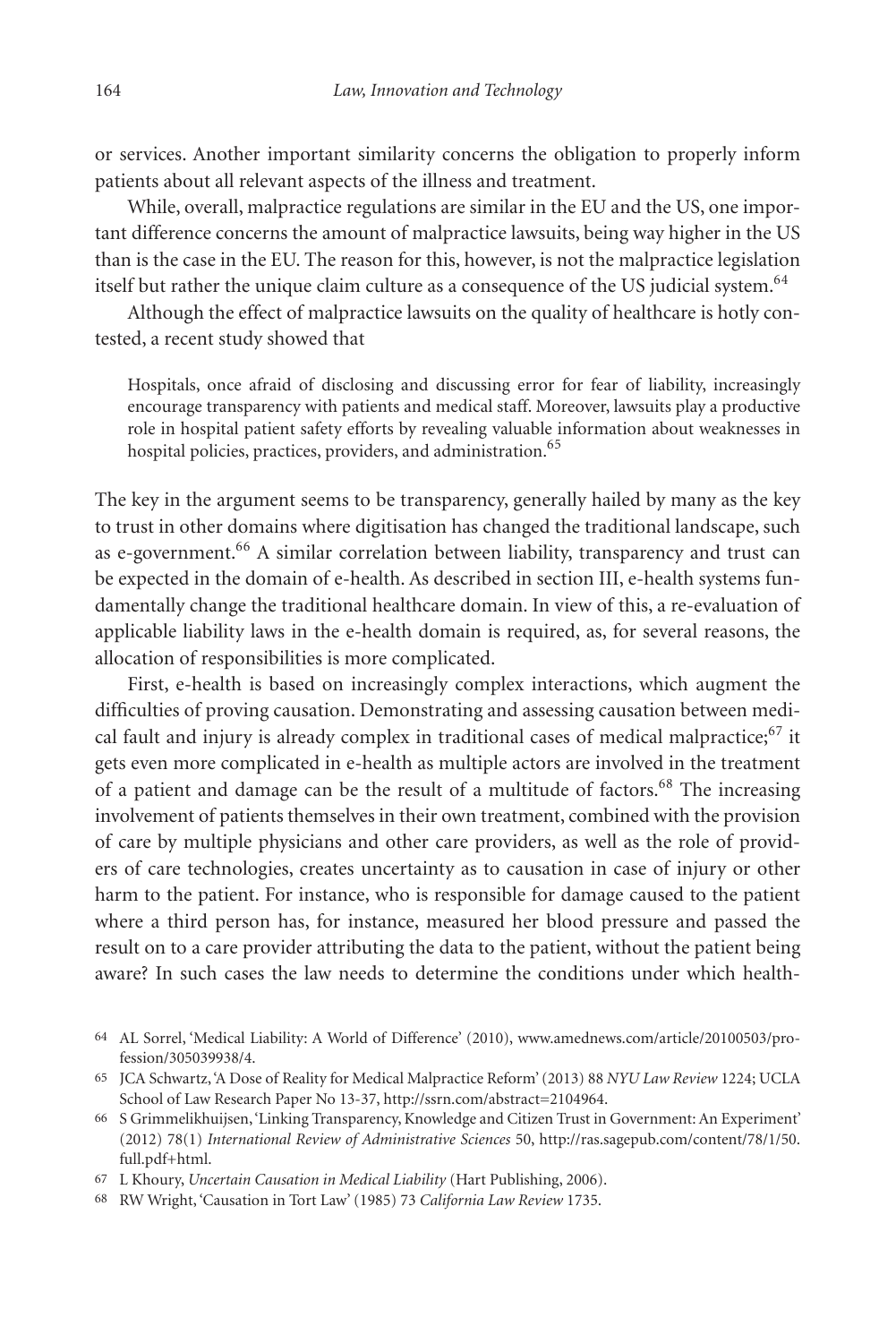care providers can plead the contributory fault of the claimant/patient as a defence or in diminution of damages. Moreover, because of the possibilities of using information and communication technologies to perform remote treatments without face-to-face contact, interference by malicious third parties (hackers) becomes a scenario to take into consideration. In the end, adapting and fine-tuning the liability rules might not be enough to solve all the difficulties related to the increase and change of actors and tools involved in medical treatment and the evidence of causation if damage occurs. As can be witnessed in the ObamaCare debate, reform of the healthcare system impacts not only insurance schemes but also the legal framework for medical malpractice.<sup>69</sup> Put differently, there is a close connection between insurance schemes and liability frameworks, which are heavily influenced by national context.<sup>70</sup> It is beyond the scope of this paper to discuss how the interrelation between liability and insurance can indeed solve issues like evidence of causation. It cannot be over-emphasised, however, that insurance can play a role here. As Ruger puts it: 'When individuals lack access to means of reducing or mitigating risks, they become insecure. Vulnerability and insecurity diminish well-being and inhibit human flourishing.'71 From this perspective insurance could be considered as a trust enhancer. However, as already indicated, the correlation between malpractice law and medical insurance raises many specific legal questions in need of much wider and deeper legal analysis, which goes beyond the scope of this paper.

We continue our analysis of how e-health systems fundamentally change the traditional healthcare domain by indicating a second issue: as e-health constitutes a rather new technological development, there is still much to be explored from an evidentiary point of view. Law professionals, judges, physicians, patients and manufacturers still need to better understand and handle the real value and weight of e-health information evidence. Due to its characteristics, it might be difficult to prove in front of a court of law that the developers of an e-health system or the healthcare providers overseeing the application of a system were aware of the damage that the system might cause to a patient. This could lead to two scenarios. The courts and the legislature might impose too harsh obligations on physicians and e-health system providers acting in good faith, thus discouraging their further involvement in the provision of e-health, or the legal system might allow certain liability exemptions for actions for which they would have been held liable otherwise, thus undermining patients' trust in e-health.

<sup>69</sup> See in this respect eg Alexander C Davis, 'The Impact of the Affordable Care Act on Medical Malpractice Litigation' (30 April 2012), http://ssrn.com/abstract=2048561; Richard A Epstein and David A Hyman, 'Fixing Obamacare: The Virtues of Choice, Competition and Deregulation' (2013) 68 *NYU Annual Survey of American Law* 493; University of Chicago Law & Economics, Olin Working Paper No 418; University of Illinois Law & Economics Research Paper No LE08-023, http://ssrn.com/abstract=1158547.

<sup>70</sup> For a comparative analysis of national healthcare systems see Michael Tanner, 'The Grass is Not Always Greener: A Look at National Health Care Systems around the World' (18 March 2008), Cato Policy Analysis Paper No 613, http://ssrn.com/abstract=1262978.

<sup>71</sup> Jennifer Prah Ruger, 'The Moral Foundations of Health Insurance' (2007) 100 *Quarterly Journal of Medicine* 53, 54, http://ssrn.com/abstract=957971.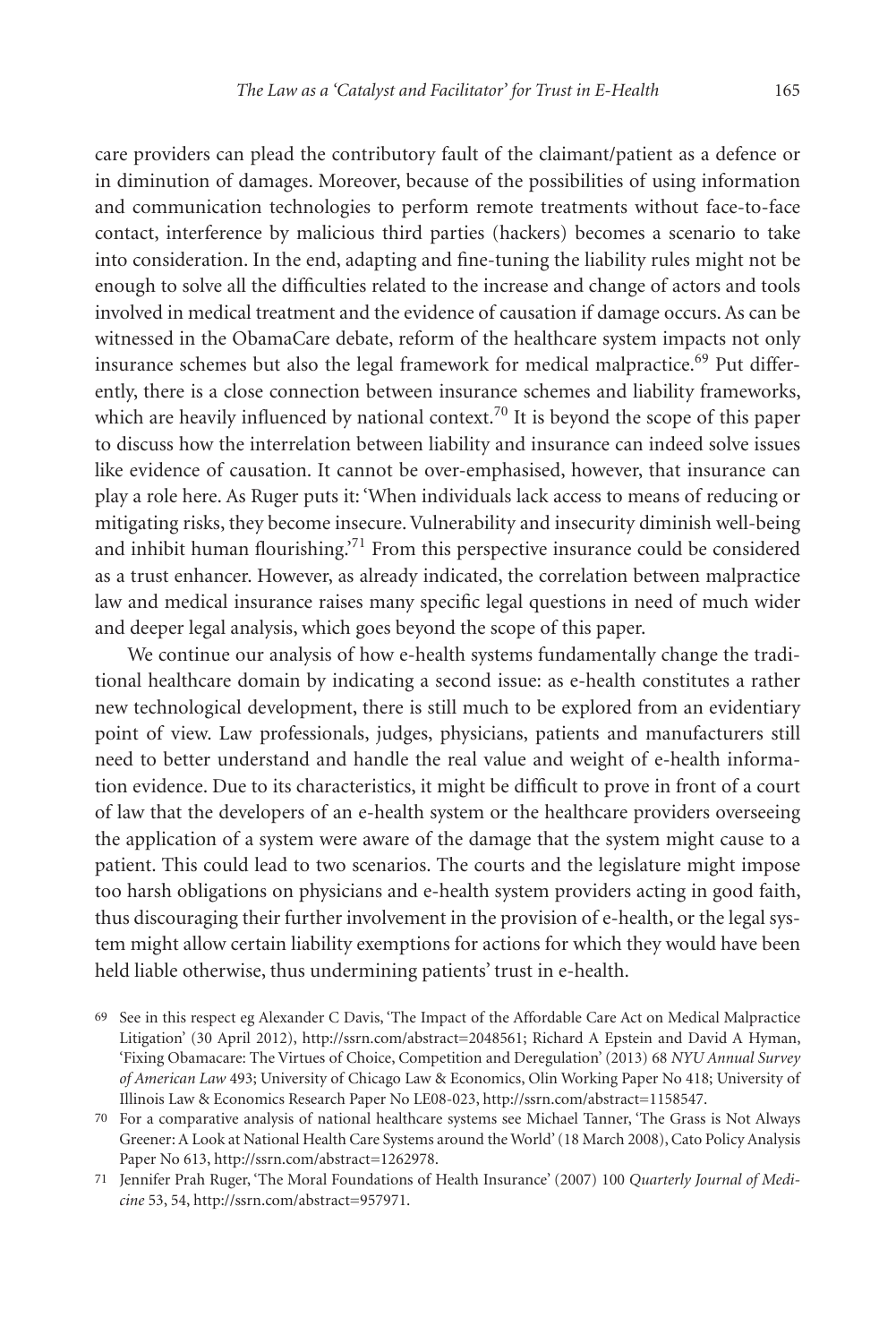Third, the increased contribution of the patient in her treatment raises questions regarding the patient's duties and responsibilities to make use of the e-health system in good faith. Especially with regard to e-health applications that require considerable discipline and frequent and regular exercises or, for instance, taking blood pressure or testing by the patient, it is not hard to imagine scenarios where patients might skip their exercises, mislead the system or feed it with incorrect data, or even let others provide data—simply because they are unable to follow or live up to the regime.<sup>72</sup> Some might even try to take advantage of the e-health system and the lack of physical presence of a physician in order to defraud their insurance company. As the patient is assigned an active role in examining her condition, reporting the resulting data and administering her own treatment, it is only natural that she should share the responsibilities, if only for motivational reasons. Of course, this important new feature of e-health confronts us with important ethical questions regarding an individual's responsibility for her own health. These questions do not merely extend to the potential psychological burdens of the patient; they also impact on stimulating movements towards 'medical self-management', which may have both positive and negative effects for the sustainability of the healthcare system.<sup>73</sup>

The imposition of harsh or lenient obligations on hospitals, electronics and software manufacturers, physicians and patients can influence trust in and the acceptance of e-health systems in diverse ways and can create conflicting incentives for the adoption of e-health services. On the one hand, the imposition of strict obligations for healthcare providers, funding bodies and electronics and software manufacturers is likely to strengthen patient trust in e-health. On the other hand, the fear of liability might simultaneously prevent care providers from adopting e-health applications. In this sense, liability laws carry with them a dissuasive or chilling effect for those who have to decide whether or not to undertake certain activities, since all activities could trigger liability.<sup>74</sup> However, in the early stages of the development of new technologies, such as e-health systems, experimentation and risk-taking may be desirable, as they can lead to advancements in the existing technological state of the art.<sup>75</sup>

The law should strive to strike a careful balance between the conflicting interests of patients and healthcare providers, so as to protect patients' health and encourage user trust in e-health systems, while at the same time encouraging innovation, technological development and investment in the provision of e-health services.<sup>76</sup>

<sup>72</sup> Issues regarding access to data, confidentiality of data and the processing of personal and sensitive data are not discussed here as they have been addressed in section IV.

<sup>73</sup> A Vedder, 'Will Technology Save the Health Care System?' in R Leenes and E Kosta (eds), *TILTing Perspectives 2013: Bridging Distances in Technology and Regulation* (Wolf Legal Publishers, 2013).

<sup>74</sup> JEJ Prins and MHM Schellekens, 'The Chilling-Effect of Liability Law on Initiatives to Enhance the Reliability of On-Line Health-Related Information' (2004) 11(2) *European Journal of Health Law* 204.

<sup>75</sup> EM Salzberger (ed), *Law and Economics of Innovation* (Edward Elgar, 2012).

<sup>76</sup> K McClanahan, 'Balancing Good Intentions: Protecting the Privacy of Electronic Health Information' (2008) 28(1) *Bulletin of Science, Technology & Society* 69; MA Rothstein, 'The Hippocratic Bargain and Health Information Technology' (2010) 38(1) *Journal of Law, Medicine & Ethics* 7.